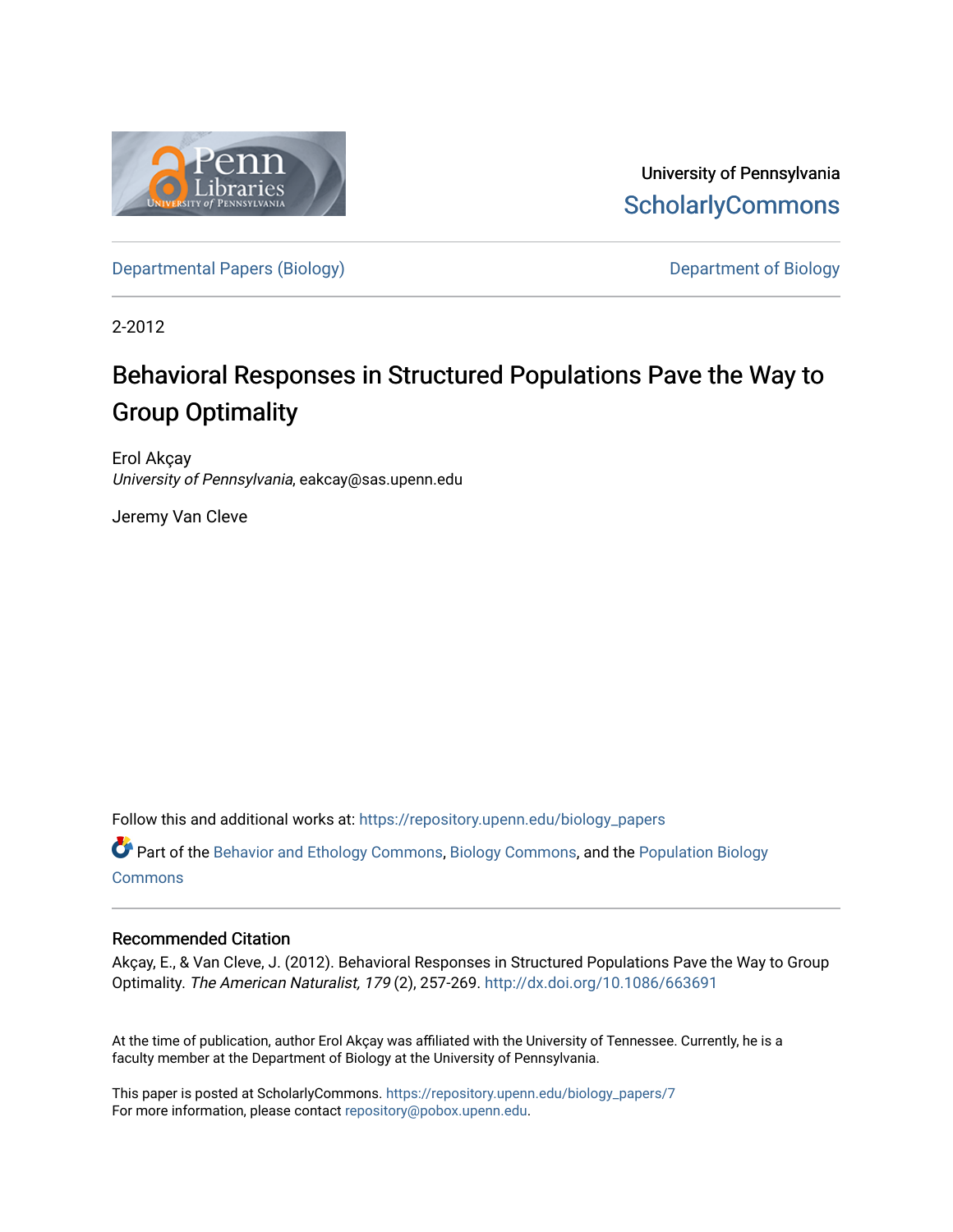## Behavioral Responses in Structured Populations Pave the Way to Group **Optimality**

## **Abstract**

An unresolved controversy regarding social behaviors is exemplified when natural selection might lead to behaviors that maximize fitness at the social-group level but are costly at the individual level. Except for the special case of groups of clones, we do not have a general understanding of how and when groupoptimal behaviors evolve, especially when the behaviors in question are flexible. To address this question, we develop a general model that integrates behavioral plasticity in social interactions with the action of natural selection in structured populations. We find that group-optimal behaviors can evolve, even without clonal groups, if individuals exhibit appropriate behavioral responses to each other's actions. The evolution of such behavioral responses, in turn, is predicated on the nature of the proximate behavioral mechanisms. We model a particular class of proximate mechanisms, prosocial preferences, and find that such preferences evolve to sustain maximum group benefit under certain levels of relatedness and certain ecological conditions. Thus, our model demonstrates the fundamental interplay between behavioral responses and relatedness in determining the course of social evolution. We also highlight the crucial role of proximate mechanisms such as prosocial preferences in the evolution of behavioral responses and in facilitating evolutionary transitions in individuality.

## **Disciplines**

Behavior and Ethology | Biology | Population Biology

## **Comments**

At the time of publication, author Erol Akçay was affiliated with the University of Tennessee. Currently, he is a faculty member at the Department of Biology at the University of Pennsylvania.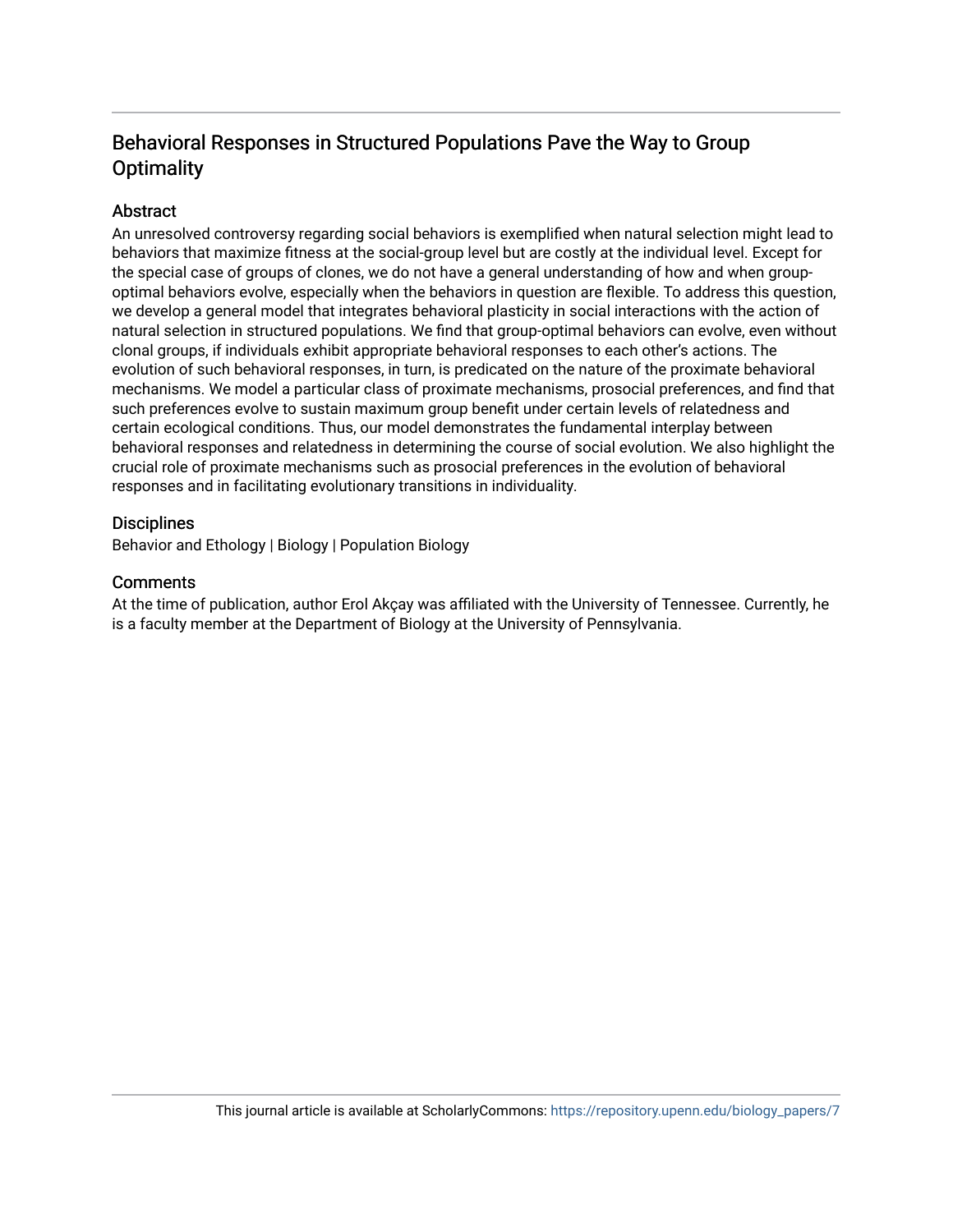# **Behavioral Responses in Structured Populations Pave the Way to Group Optimality\***

Erol Akçay<sup>1,†</sup> and Jeremy Van Cleve<sup>2</sup>

1. National Institute for Mathematical and Biological Synthesis (NIMBioS), University of Tennessee, Knoxville, Tennessee, 37996; 2. Santa Fe Institute, Santa Fe, New Mexico 87501

*Submitted July 18, 2011; Accepted October 25, 2011; Electronically published December 21, 2011 Online enhancement:* appendix.

abstract: An unresolved controversy regarding social behaviors is exemplified when natural selection might lead to behaviors that maximize fitness at the social-group level but are costly at the individual level. Except for the special case of groups of clones, we do not have a general understanding of how and when group-optimal behaviors evolve, especially when the behaviors in question are flexible. To address this question, we develop a general model that integrates behavioral plasticity in social interactions with the action of natural selection in structured populations. We find that group-optimal behaviors can evolve, even without clonal groups, if individuals exhibit appropriate behavioral responses to each other's actions. The evolution of such behavioral responses, in turn, is predicated on the nature of the proximate behavioral mechanisms. We model a particular class of proximate mechanisms, prosocial preferences, and find that such preferences evolve to sustain maximum group benefit under certain levels of relatedness and certain ecological conditions. Thus, our model demonstrates the fundamental interplay between behavioral responses and relatedness in determining the course of social evolution. We also highlight the crucial role of proximate mechanisms such as prosocial preferences in the evolution of behavioral responses and in facilitating evolutionary transitions in individuality.

*Keywords:* goal-oriented behavior, Price equation, two-tiered model, kin selection, multilevel selection, community reciprocity.

#### **Introduction**

Among the many debates on the evolution of social behaviors, perhaps none is older or more controversial than the one surrounding the role and importance of grouplevel selection in the evolutionary process (Wynne-Edwards 1962; Williams 1966; Hamilton 1975; West et al.

2007; Wilson and Wilson 2007; Leigh 2010). There is now at least one important consensus that multilevel-selection processes (which are motivated historically from models of group-level selection) are mathematically equivalent to kin-selection processes (which historically derive from analyses of individual-level selection; Hamilton 1975; Queller 1992). Even though few now dispute that some selection at the group level (between-group selection, in current terminology) occurs (West et al. 2007; Wilson and Wilson 2007; Gardner and Grafen 2009), other issues remain controversial. Among these is the original question in the debate, namely, how likely natural selection is to lead to behaviors that maximize fitness at the group level. It is well known that when selection within a group is completely abolished, between-group selection can lead to maximization of group fitness when appropriate genetic variation exists and other evolutionary forces are weak. Within-group selection disappears when the expected fitness of all individuals within a group is equalized either as a result of clonality within groups or through mechanisms such as policing (in social insects) or fair meiosis (genomes of sexual organisms; Leigh 1977; Alexander and Borgia 1978; Frank 2003). Some taxa, such as eusocial aphids, do live in clonal groups, but this is generally accepted to be a rare condition in nature outside of some prokaryotic lineages (Levin et al. 1999). Repression of competition is much more widespread and is found in social insects, vertebrates, and human societies (Frank 2003 and references therein).

Another route for diminishing within-group differences in fitness is behavioral coordination through individuals' responses to their groupmates' actions. Virtually all organisms exhibit social behaviors that are flexible or conditional on the behaviors of others, from bacteria (e.g., quorum sensing; Miller and Bassler 2001) to insects (e.g., reproductive strategies depending on social context; West-Eberhard 1987), birds (e.g., responses of parents to each other; Wright and Cuthill 1989), primates (e.g., reciprocal

<sup>\*</sup> The two authors contributed equally to the design and analysis of the model and to the writing of this article.

<sup>†</sup> Corresponding author. Present address: Department of Ecology and Evolutionary Biology, Princeton University, Guyot Hall, Princeton, New Jersey 08544; e-mail: [eakcay@princeton.edu.](mailto:eakcay@princeton.edu)

Am. Nat. 2012. Vol. 179, pp. 257-269.  $©$  2011 by The University of Chicago. 0003-0147/2012/17902-53193\$15.00. All rights reserved. DOI: 10.1086/663691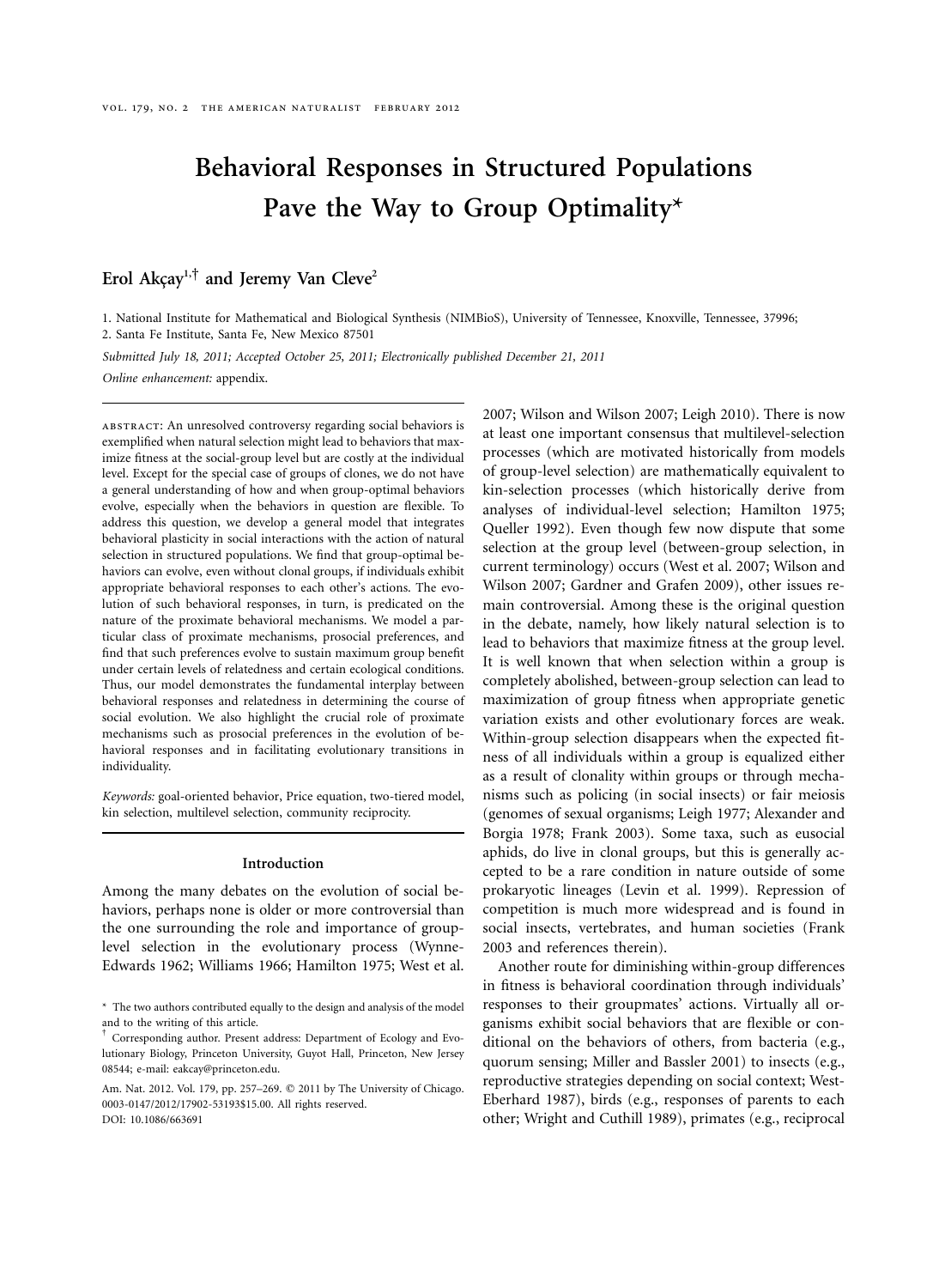altruism; Brosnan and de Waal 2002), and obviously, humans. Not surprisingly, a large theoretical literature focuses on the evolutionary consequences of particular kinds of flexible (or conditional) behavior (e.g., Axelrod and Hamilton 1981; McNamara et al. 1999; Lehmann and Keller 2006; Akçay et al. 2009; Boyd et al. 2010). However, the general question of whether and when flexible behaviors can allow group-optimal outcomes to be evolutionarily stable has not been answered. Another related body of work that deals with "indirect genetic effects" (IGEs; Griffing 1967, 1981*a*, 1981*b*; Moore et al. 1997; Wolf et al. 1999; Bijma et al. 2007; Bijma and Wade 2008; McGlothlin et al. 2010) uses quantitative genetics to measure how the response of an individual's phenotype to the phenotypes of others affects selection pressures in social interactions. However, these models do not consider how the IGEs themselves evolve (Bijma and Wade 2008; McGlothlin et al. 2010). An element missing from both strands of theory is the role of proximate mechanisms: behavioral responses (or IGEs) are produced by proximate mechanisms, which can either constrain or facilitate the evolution of different types of responses. Despite their significance, proximate mechanisms are only infrequently integrated into models of social evolution in structured populations. Thus, we currently lack a general framework for understanding both the selective effect and the evolution of behavioral responses in structured populations based on the proximate mechanisms that generate such responses.

In this article, we demonstrate how such a framework can be built from the Price equation (Price 1970, 1972). Our framework shows that behavioral responses and relatedness due to population structure play exactly symmetric roles in determining the direction of selection on a social trait. When using the multilevel-selection perspective, our framework also shows how cooperative behaviors are always selected against at the within-group level while being selected for at the between-group level, regardless of behavioral responsiveness or relatedness. We then apply our framework to the problem of when natural selection can lead to maximization of fitness at the group level, or group optimality. Our focus on group optimality is motivated in part by the fact that group optimality is intimately related to evolutionary transitions in individuality (ETIs), that is, groups becoming new, higher-level individuals (Maynard Smith and Szathmáry 1995; Michod 2005, 2006). We show that behavioral responses significantly increase the conditions under which group optimality is evolutionarily stable. Using a specific proximate mechanism for the production of behavioral responses, we also show how behavioral responses that lead to group optimality might evolve. The proximate mechanism we employ is the social-preferences, or motivations, model of Akçay et al. (2009), which we extend to the case of N-

player public-goods games. Group-optimal outcomes can evolve in this model through the evolution of how much individuals value the public good versus their private costs.

#### **Model**

#### *Integrating Behavioral Responses and Kin Selection*

We use a central framework of social-evolution theory, the Price equation (Price 1970, 1972), to partition the effect of selection on a heritable trait into components due to the effect of the trait of the focal individual and those due to effects on the traits of others in the population (the socalled kin-selection partition; Price 1970; Queller 1992; Bijma and Wade 2008). The change in the populationaverage breeding value (additive genetic component) due to the effect of selection can be written as

$$
\Delta \overline{G} \propto \text{Var}\,(G_i) [\beta_{F_p p_i} + (N-1)r\beta_{F_p p_j}], \tag{1}
$$

where *Gi* is the breeding value of the focal individual, *N* is the size of the social-interaction group, *r* is scaled genetic relatedness, and  $\beta_{F_p p_i}$  and  $\beta_{F_p p_i}$  are partial-regression coefficients of the focal individual's fertility (*Fi* ) on its own phenotype (*pi* ) and on its neighbors' phenotypes (*pj* ), respectively.

In many structured populations, fitness is a function of both fertility and demographic effects such as local competition for limited resources with related individuals (Taylor 1992; Queller 1994). The scaled-relatedness coefficient *r* is defined to account for these demographic effects (Frank 1998) and can be calculated under a variety of lifehistory and demographic scenarios (Lehmann and Rousset 2010). As result of this accounting,  $\beta_{F_p p_i}$  and  $\beta_{F_p p_j}$  measure the effects of the phenotypes on fertility only. For example, in appendix A2, available online, we provide a derivation of the scaled-relatedness coefficient *r* for a population with overlapping generations and an island model of migration between *D* different demes, each of which has *n* individuals (Wright 1943). In that case, we find that

$$
r=\frac{R-R^*}{1-R^*},
$$

where *R* is the unscaled-relatedness coefficient defined in terms of probabilities of identity by descent and

$$
R^* = \left[ (1 - m)^2 + \frac{m^2}{D - 1} \right] \left( \frac{1}{n} + \frac{n - 1}{n} R \right);
$$

*R* in this example is Wright's *F*<sub>ST</sub> coefficient (Wright 1949; Rousset 2004). For an island model with overlapping generations,  $r \approx s/n$ , where *s* is the probability that adults survive from one generation to the next and *D* and *n* are large and *m* is small (see app. A2). Finally, we make the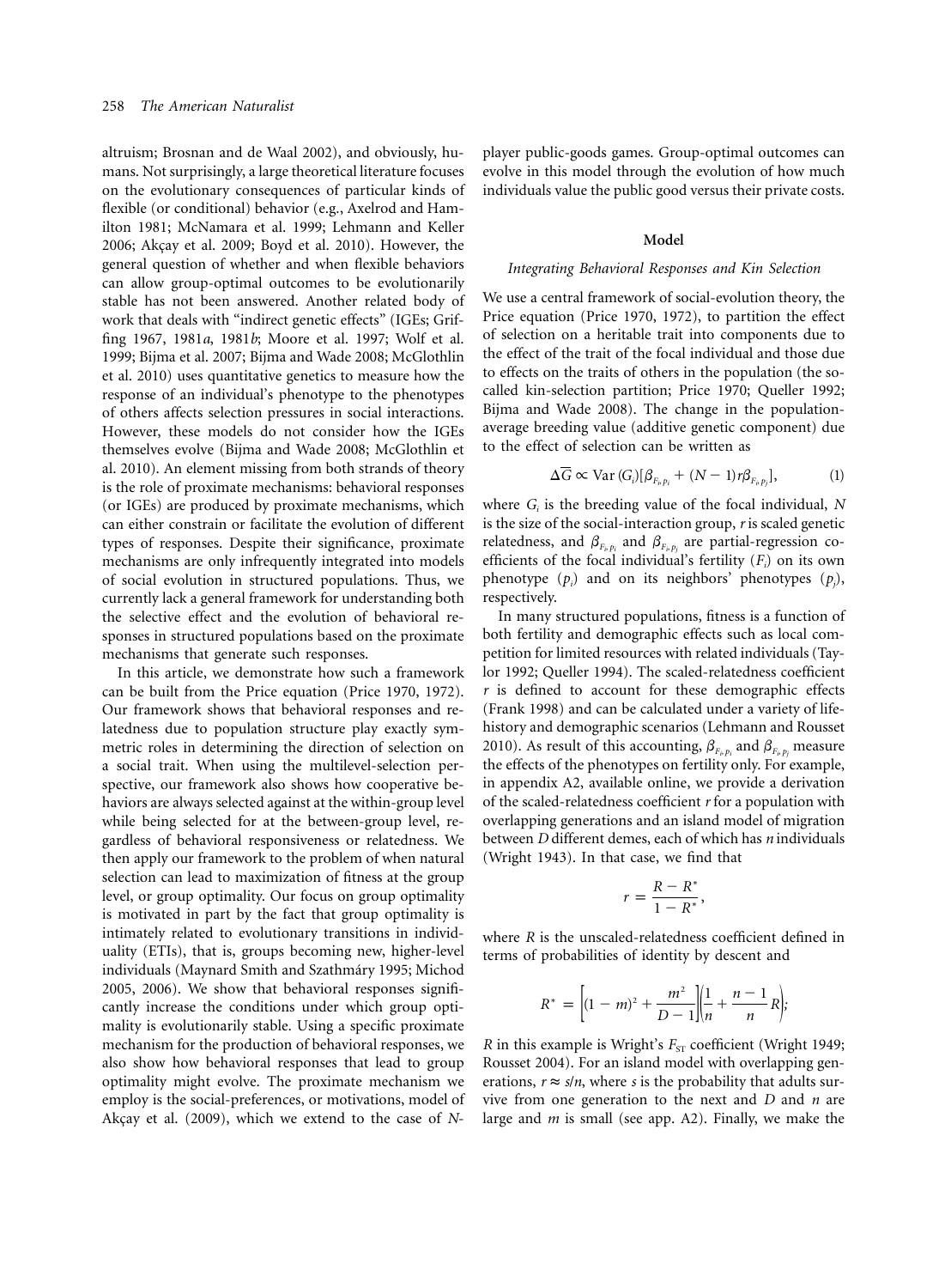additional assumption that *r* is determined only by the demographic parameters of the population and not by individual phenotypes, which implies that *r* is a constant. This assumption is justified by our assumption of weak selection below (Rousset 2004).

Both  $\beta_{F_p p_i}$  and  $\beta_{F_p p_i}$  depend on how individuals respond to each others' actions. To model these behavioral responses, we generalize the modeling approach of a recent series of models (McNamara et al. 1999; Taylor and Day 2004; André and Day 2007; Akçay et al. 2009; Akçay and Roughgarden 2011) that consider the evolution of behaviors in a two-tiered dynamic. Consider a social interaction with *N* individuals, where each individual *i* carries out an action  $a_{\rho}$  which is a real, positive number. For example,  $a_i$  can denote how much individual  $i$  contributes to offspring provisioning in a cooperatively breeding group. Instead of treating the actions *ai* as being directly determined by the genetic makeup of the individuals, we assume that the actions that each individual carries out are determined through a behavioral dynamic that operates at the timescale of the social interaction. We assume that this behavioral dynamic is fast and quickly settles on some equilibrium action  $a_i^*$  for each individual *i*. This "behavioral equilibrium" (denoted by  $\mathbf{a}^* = (a_1^*, a_2^*, \dots, a_N^*)$ ) is a function of the decision-making mechanism of the individuals, that is, the proximate mechanism of behavior. For example, McNamara et al. (1999) model the proximate mechanism as a linear-response rule, where the action of an individual is a linear function of its opponent's action, while Akçay et al. (2009) model the proximate mechanism as a motivation to maximize a behavioral objective or social preference function.

We assume that the proximate mechanism is modulated by a genetically encoded trait that we term the "motivational trait," since it affects the decision making of the individuals. The motivational trait is the phenotype *p*, whose evolution we track in equation (1). In our model, the motivational trait  $p$  is a proxy for neurophysiological or endocrinological traits, such as the expression pattern of neuropeptide receptors (e.g., oxytocin or vasopressin in mammals) in key brain regions or the functional responses of specific neural circuits to external stimuli. Recent research has shown that such physiological traits in humans and other animals affect many types of social behaviors, such as pair bonding (Young et al. 2011), parental care (Donaldson and Young 2008), trust in economic games (Baumgartner et al. 2008), and the tendency to aggregate in groups (Goodson and Wang 2006).

By tracking the evolution of the motivational trait *p* instead of the equilibrium action  $a^*$ , we can study the evolution of the proximate mechanism that generates behaviors instead of the behaviors alone. In principle, different proximate mechanisms (e.g., linear-response rules

or behavioral objectives) might produce the same outcome in a specific behavioral context (e.g., parental care). However, in different behavioral contexts (e.g., food sharing), the outcomes produced by these proximate mechanisms can be divergent. Studying the proximate mechanisms underlying behaviors would allow us to understand the evolution of behavioral correlations across different social contexts.

Figure 1 illustrates how, by determining properties of neurophysiology, the motivational trait *p* modulates individual decision-making processes and thus affects the actions that individuals choose at the behavioral equilibrium. The behavioral equilibrium is a function of the combination of the social partners' motivational traits, or mathematically,  $\mathbf{a}^*(p_1, \ldots, p_N)$ . The action of each individual at the behavioral equilibrium (e.g., the level of helping), in turn, determines the payoff that each individual gets (e.g., the amount of resources an individual has as a result of each partner's level of helping). We denote as



**Figure 1:** Relationship between motivational traits  $p_i$  and the actions individuals choose at the behavioral equilibrium. For each individual  $i$  in the social interaction, the motivational trait  $p_i$  determines some aspects of that individual's neurophysiology, which in turn affect the decision-making process of that individual. The behavioral equilibrium actions,  $\mathbf{a}^* = (a_1^*, \dots, a_N^*)$ , are the outcome of the behavioral dynamic defined by the decision-making mechanisms of all the individuals involved in the interaction. Illustration from Pearson Scott Foresman, released into public domain at Wikimedia Commons.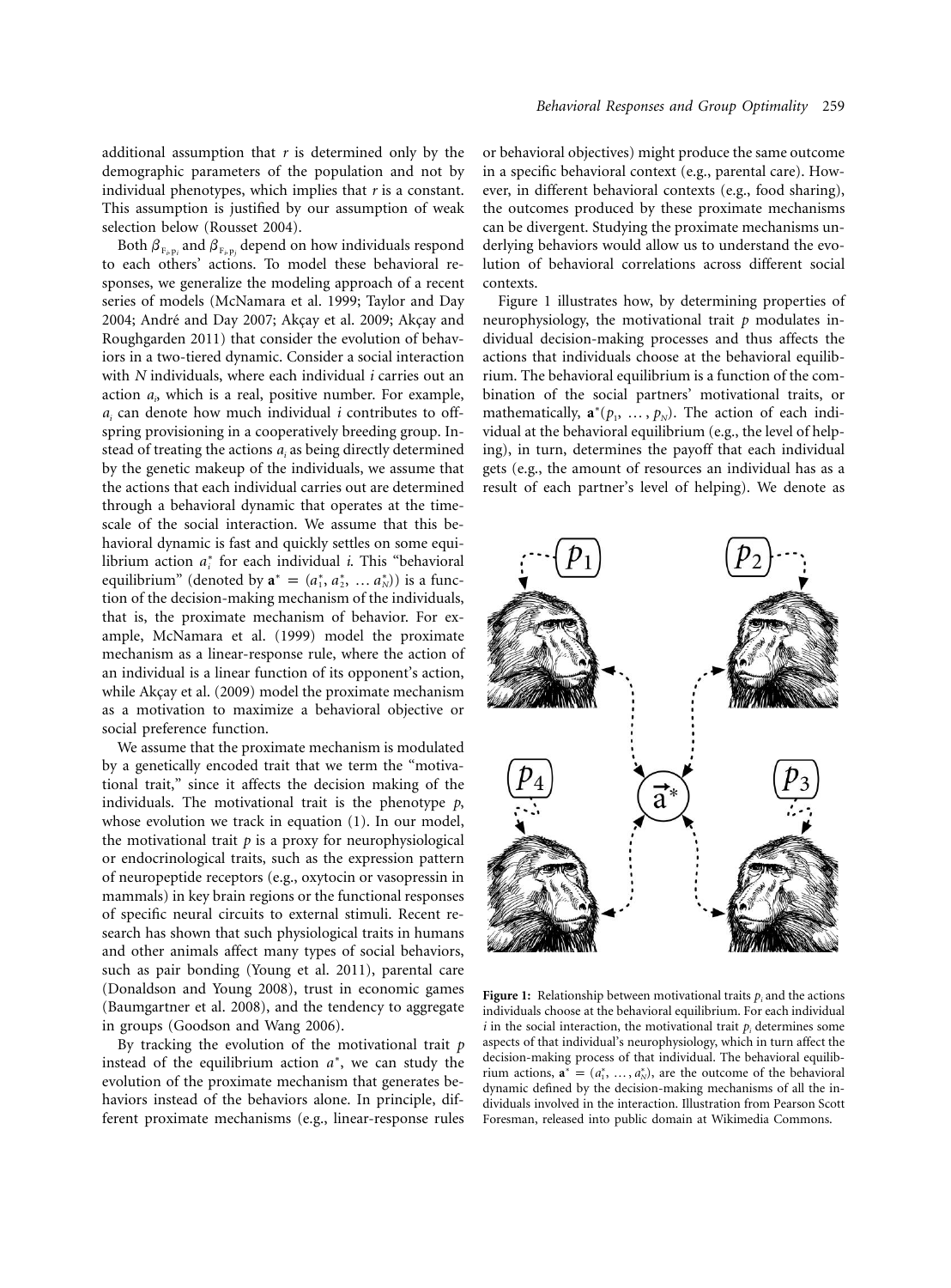$u_i(a_1, a_2, \ldots, a_N)$  individual *i*'s payoff from the social interaction. In general, a focal individual's fertility *Fi* will be some function of the payoff *ui* , possibly integrated over some time period and possibly including stochastic effects. To keep the analysis tractable, we assume that the fertility of individual  $i$  is proportional to the payoff  $u_i$  evaluated at the behavioral equilibrium  $a^*$ ,

$$
F_i(p_1, \ldots, p_N) \equiv u_i(a_1^*(p_1, \ldots, p_N), \ldots, a_N^*(p_1, \ldots, p_N)).
$$

This expression signifies that ultimately, the fertility of a focal individual is a function of both its own and its partners' motivational traits.

Assuming that the effect of the motivational trait on fertility is weak (i.e., that selection is weak; Taylor and Frank 1996), the partial-regression coefficient of the focal individual *i*'s fertility on its own motivational trait is the direct effect of the change in the focal individual's motivational trait plus the indirect effect arising from other individuals in the group responding to the focal individual,

$$
\beta_{F_b p_i} = \frac{\partial F_i}{\partial p_i} = \frac{\partial a_i^*}{\partial p_i} \left( \frac{\partial u_i}{\partial a_i} + \sum_{j \neq i} \rho_{ij} \frac{\partial u_i}{\partial a_j} \right)_{\mathbf{a} = \mathbf{a}^*},
$$
 (2)

where the term  $\rho_{ij} = (\partial a_i^* / \partial p_i) / (\partial a_i^* / \partial p_i) = \partial a_i^* / \partial a_i^*$  quantifies how individual *j*'s equilibrium action changes in response to individual *i*'s equilibrium action. Thus,  $\rho_{ii}$  describes the relative behavioral response of *j* to *i*; we term it the "response coefficient" of  $j$  to  $i$  (Akçay et al. 2009). The mechanistic details of a specific behavioral model, such as coordinated punishment (Boyd et al. 2010) or prosocial preferences (Levine 1998; Falk and Fischbacher 2006; Akçay et al. 2009), determine the value of the response coefficient. In general,  $\rho$ <sub>*ii*</sub> may capture the equilibrium effect of many different behavioral models, including social norms and systems of rewards and punishments (Levin 2009). We emphasize that even though we treat the response coefficient  $\rho_{ij}$  as an index here, it is actually determined by how individuals settle on their equilibrium actions, and therefore it will evolve as the population distribution of the motivational trait evolves. We will turn to the evolution of  $\rho$  itself shortly.

For the effect on fertility of a change in a social partner's motivational trait  $p_j$ , we have

$$
\beta_{F_{\hat{p},p_j}} = \frac{\partial F_i}{\partial p_j} = \frac{\partial a_j^*}{\partial p_j} \left( \frac{\partial u_i}{\partial a_j} + \sum_{k \neq j} \rho_{jk} \frac{\partial u_i}{\partial a_k} \right)_{\mathbf{a} = \mathbf{a}^*}.
$$
 (3)

Again, this partial-regression coefficient consists of the direct effect on *i*'s payoff of changing social partner *j*'s action plus the effects of responses such a change elicits from all other individuals (including focal individual *i*).

Assuming that we are interested only in small deviations in the motivational-trait distribution from a monomorphic population (a population composed of individuals

with the same trait), we can set  $\rho_{ij} = \rho$  for all  $j \neq i$  and  $\partial a_i^* / \partial p_i = \partial a_i^* / \partial p_i$ . We further define a benefit  $b \equiv$  $\partial u_i / \partial a_i$  for  $i \neq j$  ("other-only" benefit; Pepper 2000) and a cost  $c \equiv -\partial u_i / \partial a_i$ , where the derivatives are evaluated at  $\mathbf{a}^* = (a^*, \dots, a^*)$ ; *b* and *c* are generalizations of the benefits and costs, respectively, in a linear public-goods game. Note that *b* and *c* are defined locally at the current phenotypic value of the population and the behavioral equilibrium it produces. As the behavioral equilibrium changes because of shifts in the population motivational trait, the values of *b* and *c* change as well.

Using the definitions of  $\rho$ ,  $b$ , and  $c$ , we can rewrite the change in the population-average breeding value in equation (1) as

$$
\Delta \overline{G} \propto k \big( b\rho (N-1) - c + r(N-1) \times \{ b[\rho(N-2) + 1] - \rho c \} \big).
$$
 (4)

By setting  $\Delta \overline{G} = 0$  in equation (1), we obtain the firstorder condition for a given motivational trait to be evolutionarily stable (ES) as

$$
\frac{b}{c} = \frac{1 + r\rho(N-1)}{(N-1)[r + \rho + (N-2)r\rho]}.
$$
\n(5)

A motivational trait that satisfies this first-order condition is a candidate evolutionarily stable strategy (ESS; Maynard Smith and Price 1973). Equation (5) is a kind of Hamilton's rule (Hamilton 1964) incorporating behavioral responses among *N* interacting individuals. Expressions similar to equation (5) are derived by Lehmann and Keller (2006, eq. [4]) and by McGlothlin et al. (2010, eq. [18]) using IGEs, whereas Bijma and colleagues (Bijma et al. 2007; Bijma and Wade 2008) develop a related expression (see eq. [15] in Bijma and Wade 2008) based on a different approach to partitioning the Price equation.

Importantly, equation (5) is exactly symmetric in *r* and  $\rho$ , meaning that behavioral responses and relatedness play mathematically analogous roles in determining evolutionary stability. This does not mean, however, that one can collapse them into a single index (e.g., an index of assortment) without loss of generality, since the two appear separately in equation (5). Hence, both behavioral responses and relatedness must be considered when determining the total selection pressure on a given social behavior.

The first-order condition (eq. [5]) is necessary but not sufficient for the candidate ESS to be the stable outcome of an evolutionary dynamic; such stability requires that certain second-order conditions hold as well. In particular, the second-order ESS condition must be satisfied to ensure that the candidate ESS is in fact a fitness maximum, as opposed to a minimum. This condition can be difficult to calculate exactly in structured populations, since it re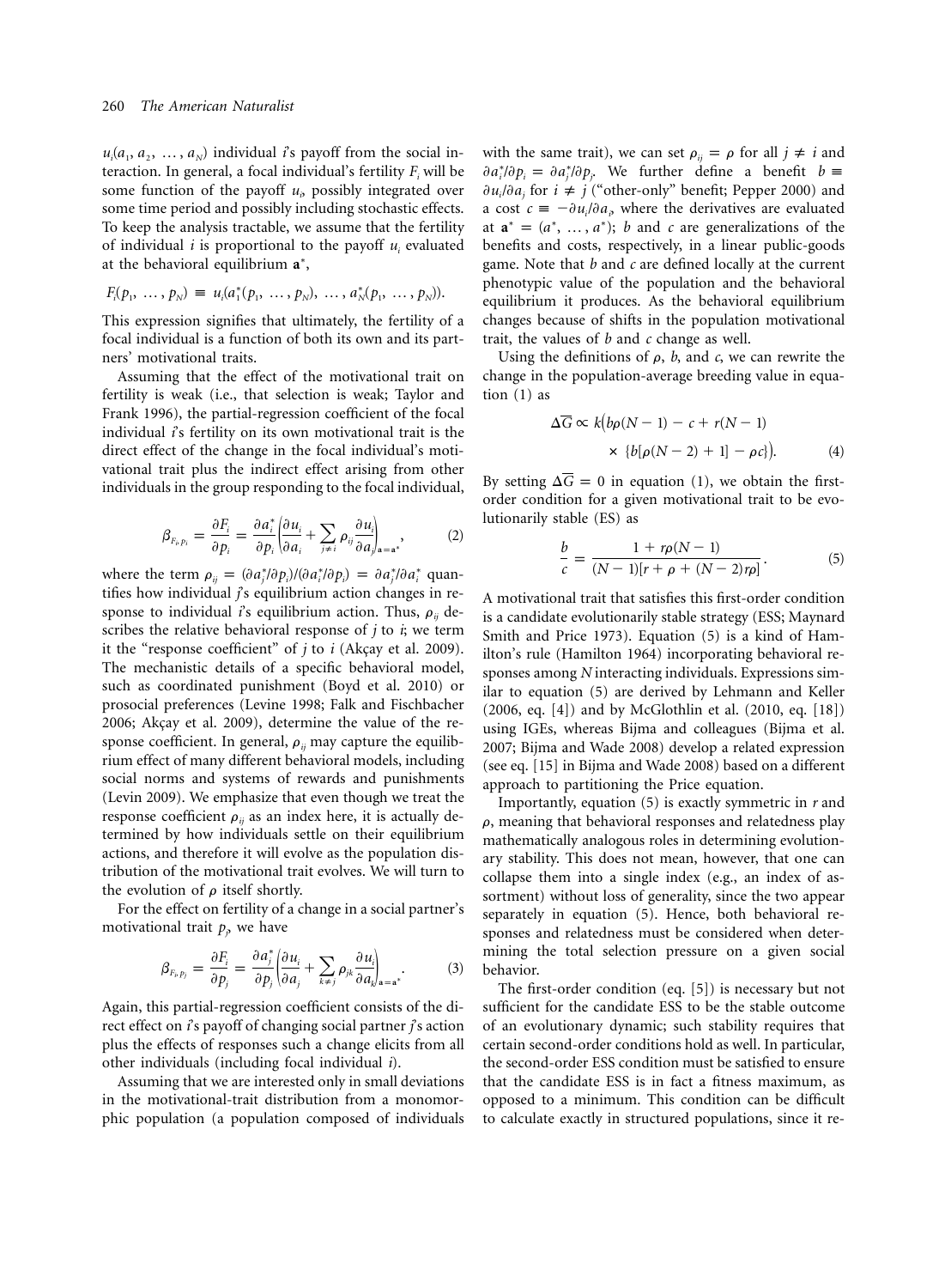quires determining how selection changes relatedness (Ajar 2003; Rousset 2004), and we refrain from calculating it here. Another second-order condition, called convergence stability (CS; Eshel and Motro 1981; Christiansen 1991), is required to ensure that a population that is near a candidate ESS evolves toward the candidate ESS through successive invasion and fixation of mutations. In appendix A4, available online, we derive a general expression for the CS condition. The CS condition depends crucially on how the response coefficient  $\rho$  changes with the evolving motivational trait, which in turn is a function of the proximate mechanism that produces the behavioral responses. In "The Evolution of Behavioral Responses through Prosocial Preferences," we model a proximate mechanism based on goal-oriented motivations in public-goods games to study the coevolution of behavioral responses and investment in a public good.

#### *Behavioral Responses and the Levels of Selection*

In deriving equation (4), we used the kin-selection partition of the Price equation; an alternative partition is the "group-selection" (or "multilevel-selection") partition that decomposes the effect of selection into within-group and between-group components (Hamilton 1975; Queller 1992; see app. A1, available online). Upon rearranging the terms in equation (4) for  $\Delta \overline{G}$ , we find that

$$
\Delta \overline{G} \propto k \{ [b(N-1) - c][1 + \rho(N-1)][1 + r(N-1)] - (N-1)(b+c)(1-\rho)(1-r) \},
$$
\n(6)

where the within-group component of selection is

$$
-(N-1)(b+c)(1-\rho)(1-r) \tag{7}
$$

and the between-group component is

$$
[b(N-1) - c][1 + \rho(N-1)][1 + r(N-1)]. \qquad (8)
$$

The within-group component is always negative for  $\rho$  < 1 and  $r < 1$  and vanishes when either is equal to 1. Hence, selection at the within-group level opposes an increase in the amount of cooperation, but its force gets weaker as  $\rho$ or  $r$  increases and disappears when either  $\rho$  or  $r$  equals 1. Within-group selection vanishes with  $\rho = 1$  because this condition eliminates variation in the actions  $a^*$  and hence within-group variation in fitness. Thus, even when individuals are highly responsive to one another's actions, within-group selection opposes an increase in the amount of cooperation. The between-group selection component, on the other hand, is positive when  $b/c > 1/(N - 1)$  (assuming that  $r > -1/(N - 1)$  and  $\rho > -1/(N - 1)$ ; see appendixes A1 and A3, available online, for limits on *r* and  $\rho$ ), which is true so long as the total benefit of the social trait outweighs the cost. This means that if cooperation is

potentially beneficial, then between-group selection always favors an increase in the amount of cooperation, regardless of levels of responsiveness and relatedness. In other words, setting  $\Delta \overline{G} > 0$  and using equation (6) together imply that the amount of cooperation increases if and only if between-group selection is stronger than within-group selection. A special case of this result was discovered by Wade (1980), who considered fixed altruistic behaviors ( $\rho = 0$ ).

In contrast to the group-selection partition, the direct and indirect fertility effects ( $\beta_{F, p}$ , and  $\beta_{F, p}$ , respectively) in the kin-selection partition, equation (1), can each be positive or negative, depending on  $\rho$  (eq. [4]; app. A1). In the kin-selection terminology due to Hamilton (1964), which defines "altruism" as a behavior with a negative direct fitness effect and positive indirect fitness effects (Rousset 2004; Lehmann and Keller 2006), this means that whether cooperation is "altruistic" depends on both behavioral responsiveness and demographic factors that affect the scaled-relatedness coefficient *r*. Thus, cooperation in a public-goods game may be "mutually beneficial" (West et al. 2007) and not "altruistic" when behavioral responsiveness is high, since the direct effect on fertility (and consequently fitness) may be positive. The distinction between mutually beneficial and altruistic cooperation is conceptually important in social evolution, and a number of recent reviews attempt to clarify this issue in detail (e.g., Lehmann and Keller 2006; West et al. 2007), because it has often generated confusion (Kerr et al. 2004). In this regard, the group-selection partition may be a more natural framework for public-goods scenarios than the kinselection partition, since the direction of between- and within-group selection does not depend on  $\rho$  or  $r$ . In fact, a public-goods scenario could be defined by payoffs that yield positive between-group selection and negative within-group selection.

### **Evolutionary Stability of Group-Optimal Behaviors**

#### *Exactly Group-Optimal Behaviors*

During an ETI, selection within groups is eliminated and between-group selection determines whether social behaviors increase or decrease in frequency. Continued between-group selection will eventually lead to a convergence-stable outcome with social behaviors that maximize the aggregate payoff to the group (see eq. [6]). With a monomorphic population, maximizing the aggregate group payoff implies that

$$
\frac{b}{c} = \frac{1}{N - 1} \tag{9}
$$

(see app. A6, available online). The  $b/c$  ratio that satisfies the group-optimality condition (9) will not, in general,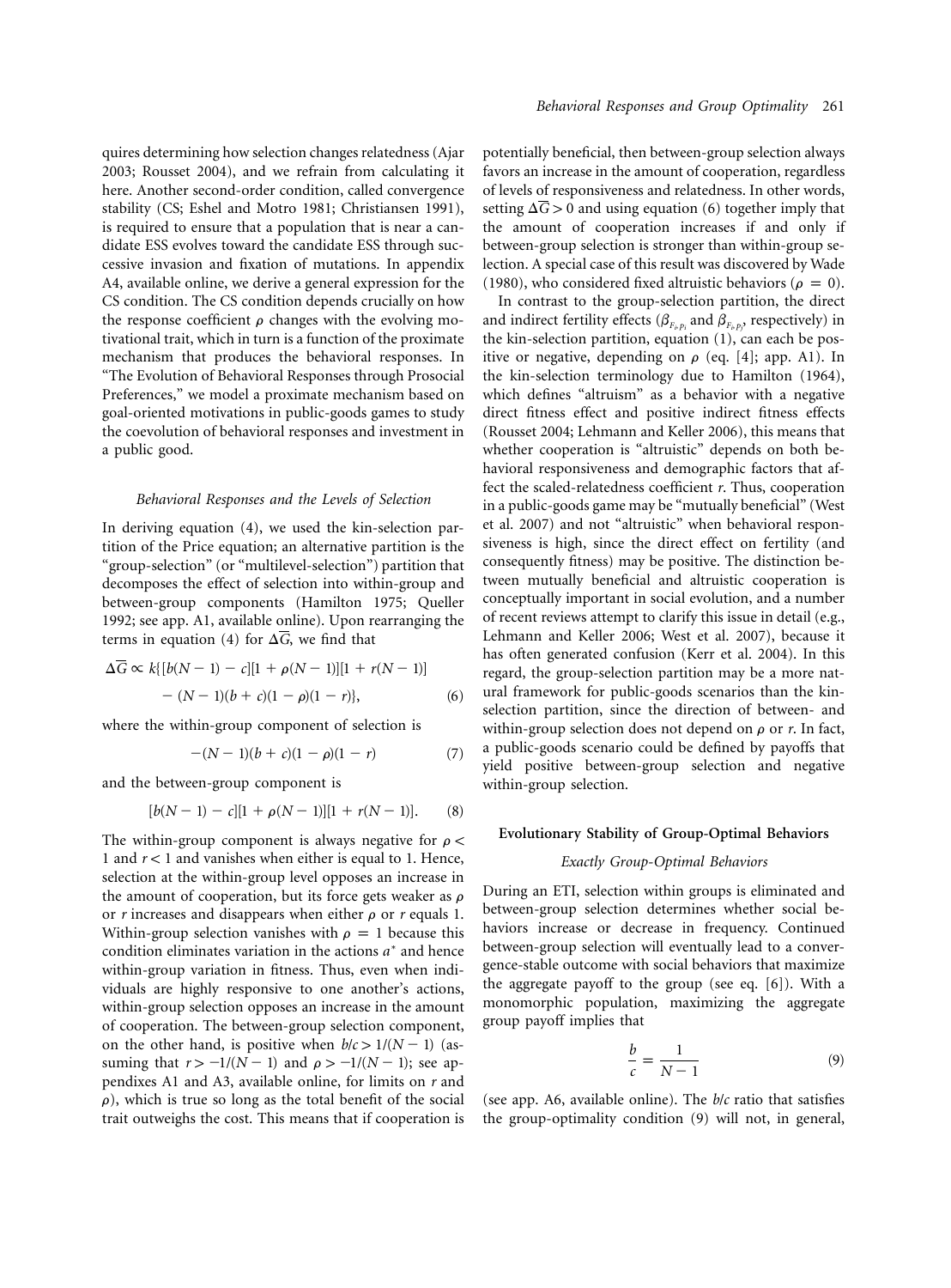maximize a single individual's payoff, if one kept all other individuals' actions constant. For example, a focal individual might selfishly withhold its contribution to a public good and increase its own payoff while hurting the aggregate payoff. However, when the social behaviors are flexible, we also have to take into account how other individuals will respond to any changes in the focal individual's behavior, which is done in equation (5).

Combining conditions (5) and (9), we can see that a group-optimal outcome can be ES when

$$
r + \rho - r\rho = 1. \tag{10}
$$

Equation (10) is satisfied only when  $r$  or  $\rho$  or both are equal to 1. In other words, evolutionary stability of a group-optimal behavior requires either perfect relatedness, corresponding to clonal groups, or perfect responsiveness, corresponding to perfect behavioral matching of actions. Either of these conditions is sufficient; that is, groupoptimal outcomes can be ES when  $\rho = 1$  regardless of r, and vice versa. The first condition  $(r = 1)$  is well known, while a special case of the second condition has recently been discovered in the two-person continuous prisoner's dilemma game without population structure (André and Day 2007).

#### *Almost-Group-Optimal Behaviors*

The requirement that either  $r = 1$  or  $\rho = 1$  might still seem restrictive, but it is essentially an artifact of requiring exact group optimality. In reality, empirically distinguishing between exactly group-optimal behaviors and those that are almost, but not precisely, group optimal is likely to be difficult. This implies that the scope for what "looks" group optimal might be even broader than previously expected. To see this, we can consider an outcome  $a^*(\varepsilon)$  that is approximately group optimal and induces a ratio  $b/c = (1 + \varepsilon)/(N - 1)$ , where  $\varepsilon > 0$ . As  $\varepsilon \to 0$ , the outcome a<sup>\*</sup>( $\varepsilon$ ) approaches the exact group-optimal outcome. A *b*/*c* ratio that is lower than  $(1 + \varepsilon)/(N - 1)$  implies an outcome closer to group optimality than is  $a^*(\varepsilon)$ . We can show that a *b*/*c* ratio smaller than  $(1 + \varepsilon)/(N - 1)$  will be ES whenever

$$
\rho > \frac{1 - r(1 + \varepsilon)}{1 - r + \varepsilon[1 + r(N - 2)]}.
$$
\n(11)

Since the right-hand side is always less than 1 for all  $N \ge 2$  and  $1 > r > -1/(N - 1)$ , we can find a  $\rho < 1$  that will make it possible for an outcome arbitrarily close to the group-optimal outcome to be ES. Furthermore, we can see in figure 2 that the threshold  $\rho$  required to make an outcome ES is strictly decreasing with increased relatedness in the population. Figure 2 also shows that a com-



**Figure 2:** Threshold  $\rho$  from equation (11) required to make an outcome evolutionarily stable with a given level of divergence from the group-optimal outcome. Here, we assume that  $N = 10$ . The solid curve is for a  $b/c$  ratio 10% higher than the group-optimal ratio, the dashed curve is for a  $b/c$  ratio 1% higher, and the dotted curve is for a  $b/c$  ratio 0.1% higher.

bination of moderate  $r$  and moderate  $\rho$  is sufficient to bring the ES outcome within 10% of group optimality, suggesting that the scope for approximately group-optimal behaviors can be much wider than previously recognized. This also suggests that partial ETIs with meager amounts of within-group selection require only moderate levels of relatedness and behavioral responsiveness.

#### **The Evolution of Behavioral Responses through Prosocial Preferences**

In the previous section, we discussed the effect of the response coefficient  $\rho$  on selection acting on social behaviors, but we did not ask how  $\rho$  itself evolves. Previous work shows that direct selection on  $\rho$  as an independent trait occurs only to second order in the strength of selection (André and Day 2007; Akçay et al. 2009). However, the behavioral response  $\rho$  is not independent of the social action *a*<sup>\*</sup>: both are produced by the proximate behavioral mechanism. Hence, as the motivational traits underlying the proximate mechanisms evolve, both  $a^*$  and  $\rho$  will coevolve with the motivational traits. Therefore, to study how the response coefficient  $\rho$  evolves, we have to specify how both the equilibrium actions and the behavioral responses are produced by the proximate mechanism of behavior. In this section, we do this by using a model for the evolution of prosocial preferences as the proximate cause of social behavior.

In particular, we concentrate on the evolution of the response coefficient  $\rho = 1$ , which ensures the stability of group-optimal behaviors, from lower values of  $\rho$ . Our approach in this section is somewhat inverted, relative to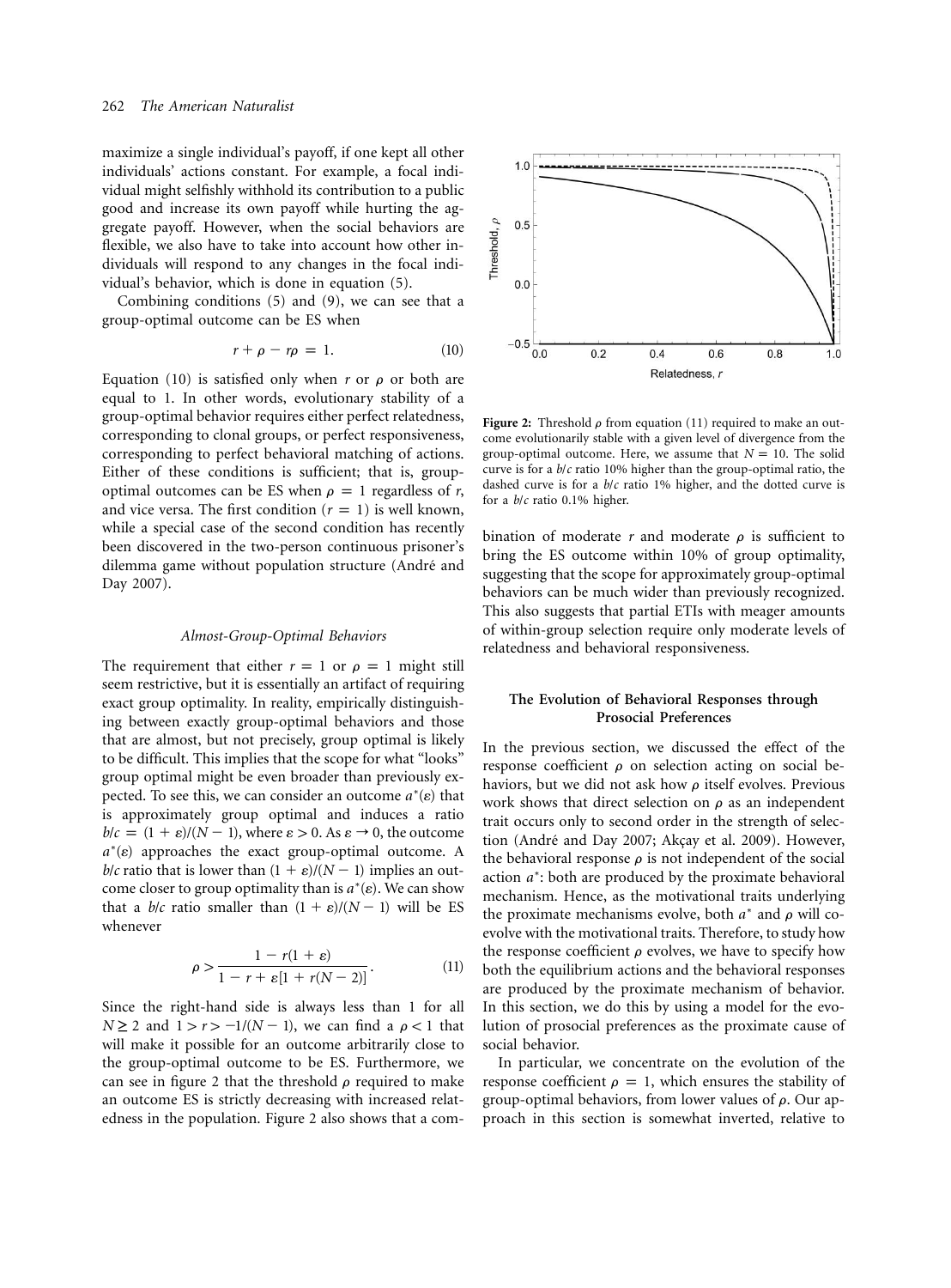conventional ESS analysis. Instead of searching for a general ES and CS outcome and determining when such an outcome is group optimal, we find the conditions under which the group-optimal outcome is ES and CS.

We analyze public-goods games where each individual has the option to invest in an action that benefits everyone in the group (including the focal individual) but incurs a personal cost. Thus, the payoff to an individual *i* is given by:  $u_i = \mathcal{B}(a_1, \ldots, a_N) - \mathcal{C}(a_i)$ , where  $\mathcal B$  is the public benefit and  $C$  denotes the private cost. (Note that these functions are different from *b* and *c* defined above.) This model is a stylized description of many important social interactions, including cooperative hunting and defense or provisioning of a common brood of offspring.

Extending a recent model by Akçay et al. (2009), we model individuals' motivations for investment in the public good as deriving from innate goals. We represent these innate goals mathematically by an objective function,  $x_i$ ( $a_1, a_2, ..., a_N$ ) for individual *i*. The objective function fulfills a role similar to that of a utility or preference function in economics (e.g., Heifetz et al. 2007*b*) and is the proximate cause of behavior: each individual "wants" to achieve the maximum value of its objective function, given what others do. The shape of the objective function of individual  $x_i$  is, in turn, determined by the motivational trait *pi* that is the target of natural selection. The behavioral equilibrium  $a^*$  for this maximization process satisfies

$$
\left. \frac{\partial x_i}{\partial a_i} \right|_{\mathbf{a} = \mathbf{a}^*} = 0 \tag{12}
$$

for all  $i \in \{1, ..., N\}$  (see app. A3 for stability conditions). To obtain the response coefficient, we choose some  $j \neq j$ *i*, differentiate  $\partial x_i / \partial a_i = 0$  with respect to the motivational trait of the focal individual  $p_{\rho}$  and solve for  $\rho =$  $(\partial a_i/\partial p_i)/(\partial a_i/\partial p_i)$  evaluated at  $\mathbf{a}^*$  in a monomorphic population, to obtain

$$
\rho = -\frac{\partial^2 x_j/\partial a_i \partial a_j}{(N-2)(\partial^2 x_j/\partial a_i \partial a_j) + (\partial^2 x_j/\partial a_j^2)}.
$$
 (13)

Expression  $(13)$  reduces to equation  $(9)$  of Akçay et al.  $(2009)$  for  $N = 2$ .

The objective function *x* allows a natural characterization of the variation in prosocial preferences. First, individuals might vary in how they value the public benefit relative to their private cost. Second, individuals might be more or less cost averse, depending on how much public benefit they receive, and thus vary in the direction and strength of this aversion. To account for these two effects, we assume that the objective function is determined by B and C and is parametrized by two motivational traits  $\theta$ and  $\phi$ , such that

$$
x_i(a_1, \ldots, a_N) = \theta \mathcal{B} - (1 - \phi \mathcal{B})\mathcal{C}.
$$
 (14)

Individuals with higher  $\theta$  place greater value on the public good and are more unconditionally prosocial. Individuals with positive  $\phi$  discount their costs as the provision of the public good increases, similar to the behavior found in some public-goods experiments (Fischbacher et al. 2001). A pattern of conditional discounting of private costs, which results in a conditional willingness to contribute, might be termed "community reciprocity," reflecting the fact that individuals' motivations are reciprocal not to any particular individual but to the overall provision of public good. The response coefficient  $\rho$ , given by equation (13), evolves as both  $\theta$  and  $\phi$  evolve.

We first determine, for given a payoff function, the values of the phenotypic traits  $\theta^*$  and  $\phi^*$  that generate an objective function that leads to an ES group-optimal outcome. These traits must satisfy two conditions: first, the group-optimal outcome must be a proper behavioral equilibrium and satisfy equation (12) evaluated at  $\theta^*$  and  $\phi^*$ ; and second, the objective functions must yield a response coefficient  $\rho = 1$  at the group-optimal behavioral equilibrium. These conditions allow us to find a unique  $(\theta^*, \phi^*)$  pair that satisfies the first-order condition for evolutionary stability at the group-optimal behavioral equilibrium.

To illustrate, we set  $N = 3$  and use the following publicbenefit and private-cost functions:

$$
\mathcal{B}(a_1, a_2, a_3) = (1 - \nu) \sum_{i=1}^{3} \sqrt{a_i} + \nu \sqrt{a_1 a_2 a_3},
$$
  

$$
\mathcal{C}(a) = a^2.
$$
 (15)

The parameter  $\nu$  ( $-1 < \nu < 1$ ) measures how different individuals' contributions to the public benefit interact with each other. When  $\nu > 0$ , investments by different individuals interact synergistically with each other: the more one individual invests, the more valuable another individual's contribution becomes. The opposite holds when  $\nu < 0$  and individuals' investments become substitutes for each other. The parameter  $\nu$  therefore captures an important aspect of the ecology of the interaction. For example, cooperative hunting might require simultaneous, synergistic efforts from multiple individuals because of the requirement to close all escape routes for the prey. This would make for a positive  $\nu$ . Conversely, when provisioning offspring, the increased effort by one individual would increase the food coming into the nest and would decrease value of additional food from another individual. This would create a negative  $\nu$ . In economics, these two possibilities are termed complementary and substitutable inputs, respectively; hence, we call  $\nu$  the complementarity parameter. Note that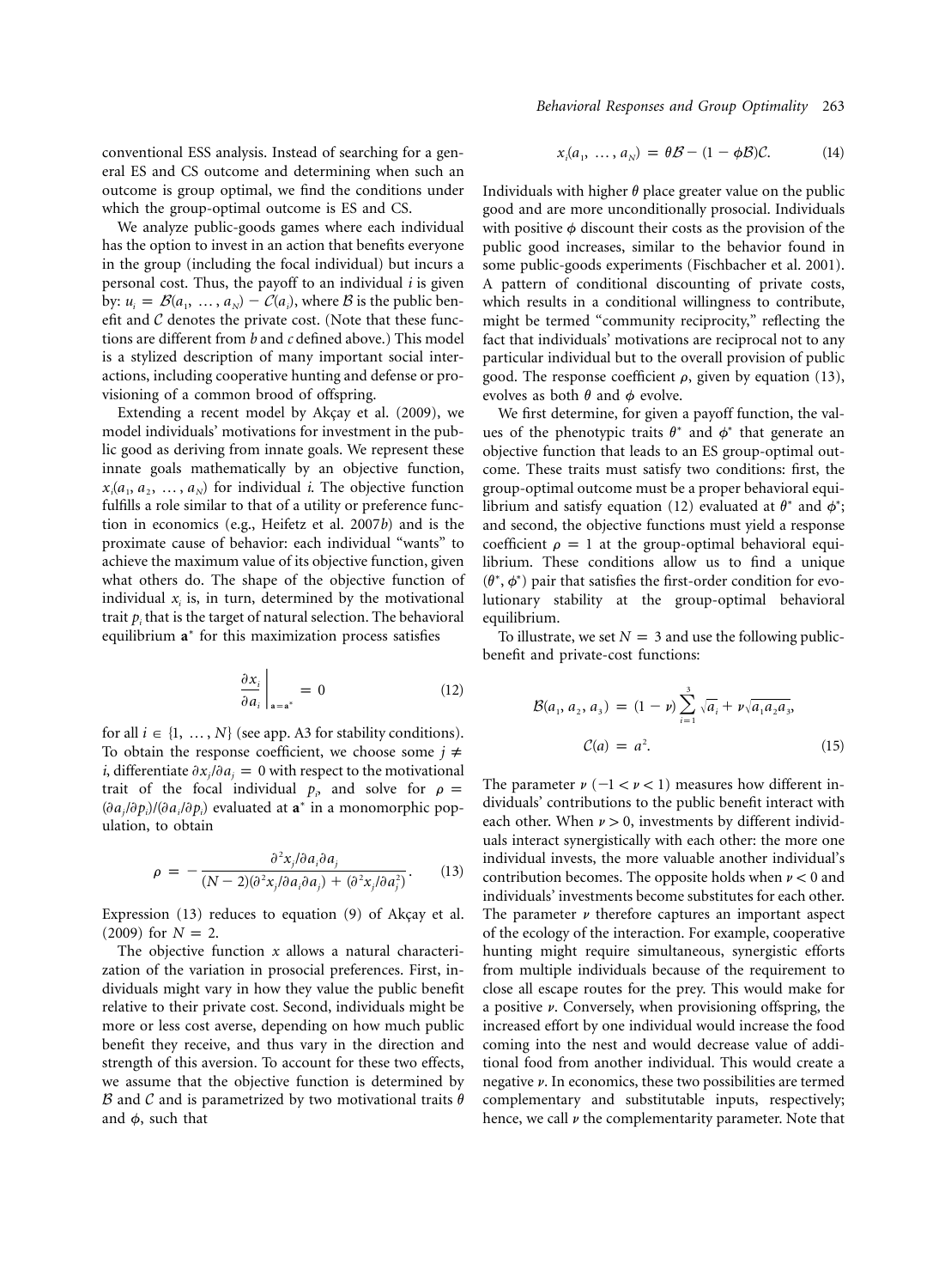

**Figure 3:** Values of  $\theta^*$  (solid curve) and  $\phi^*$  (dashed curve) that result in an evolutionarily stable group-optimal outcome, plotted as functions of the parameter  $\nu$  that modulates whether different individuals' contributions to the public benefit are substitutes  $(\nu < 0)$  or complements  $(\nu > 0)$ .

B is always positive (for positive *a*), regardless of the sign of  $\nu$ .

Figure 3 shows  $\theta^*$  and  $\phi^*$  as functions of the parameter  $\nu$ ; the more complementary the inputs from different individuals (higher  $\nu$ ), the higher the valuation of the public benefit relative to the private cost  $(\theta^*)$ . Furthermore, over the entire range of  $\nu$ , the trait for the interaction between the public benefit and private cost,  $\phi^*$ , is positive and increases with  $\nu$ . This means that an objective function satisfying  $\rho = 1$  at the group-optimal behavioral equilibrium exhibits the community-reciprocity property. As the public benefit becomes more complementary, the level of community reciprocity at the group-optimal outcome also increases.

How do prosocial preferences with community reciprocity maintain a response coefficient of  $\rho = 1$  proximately? Suppose a focal individual  $i$  has a positive  $\phi$  trait. When its partner *j* increases investment *aj* in the public good, this raises the value of  $\beta$ . From equation (14), one can see that the focal individual *i* will then discount its own cost more. This, in turn, would make the focal individual more willing to invest and would give rise to a positive response coefficient (the reverse argument applies when the partner invests less). Perfectly matching responses,  $\rho = 1$ , simply constitute an extreme case of such positive responses.

However, as mentioned above, the first-order condition for evolutionary stability does not guarantee that a population will in fact evolve to the candidate ESS when it is initially away from it; this requires the convergencestability (CS) condition to be satisfied as well (Eshel and Motro 1981; Christiansen 1991). Evaluating the CS condition for the group-optimal  $\theta^*$  and  $\phi^*$  traits found above,

we find that whether  $\theta^*$  and  $\phi^*$  are CS depends on the relatedness coefficient *r*, which must be above a threshold value to satisfy the CS condition (fig. 4). One interpretation of this result is that even though  $\rho = 1$  guarantees that the first-order ES condition is satisfied for a groupoptimal outcome, the evolution of  $\rho$  to this value crucially depends on the relatedness being high enough. Thus, relatedness still plays an important role in determining whether natural selection can drive a population to reach these trait values. However, one can also observe from figure 4 that the value of *r* required to render the groupoptimal traits CS is much less than 1 and that it decreases as the complementarity parameter  $\nu$  increases. Hence, the evolution of behaviors that maximize group benefit is possible for a range of organisms much wider than only those that form clonal groups. Furthermore, ecological scenarios with synergistic effects (such as cooperative hunting) permit the evolution of group-optimal outcomes under a wider range of demographic conditions than do those with substitute effects (such as offspring provisioning).

#### **Discussion**

In this article, we provide a general analysis, based on the Price equation, of the evolution of flexible social behaviors in structured populations. We show that behavioral responses and genetic relatedness (or similarity) have symmetric but independent effects on evolutionary stability; thus, they cannot be collapsed into a single index (e.g., an index of assortment; Fletcher and Doebeli 2009). Incorporating behavioral responses into a group-selection perspective elegantly emphasizes that social behaviors, such



**Figure 4:** Threshold value of relatedness required to make the groupoptimal trait values convergence stable, as a function of the complementarity parameter  $\nu$ . For this plot, we fixed the interaction term  $\phi$  at its group-optimal value and looked at the convergent stability of the valuation of the public good  $\theta$  when approaching its groupoptimal value.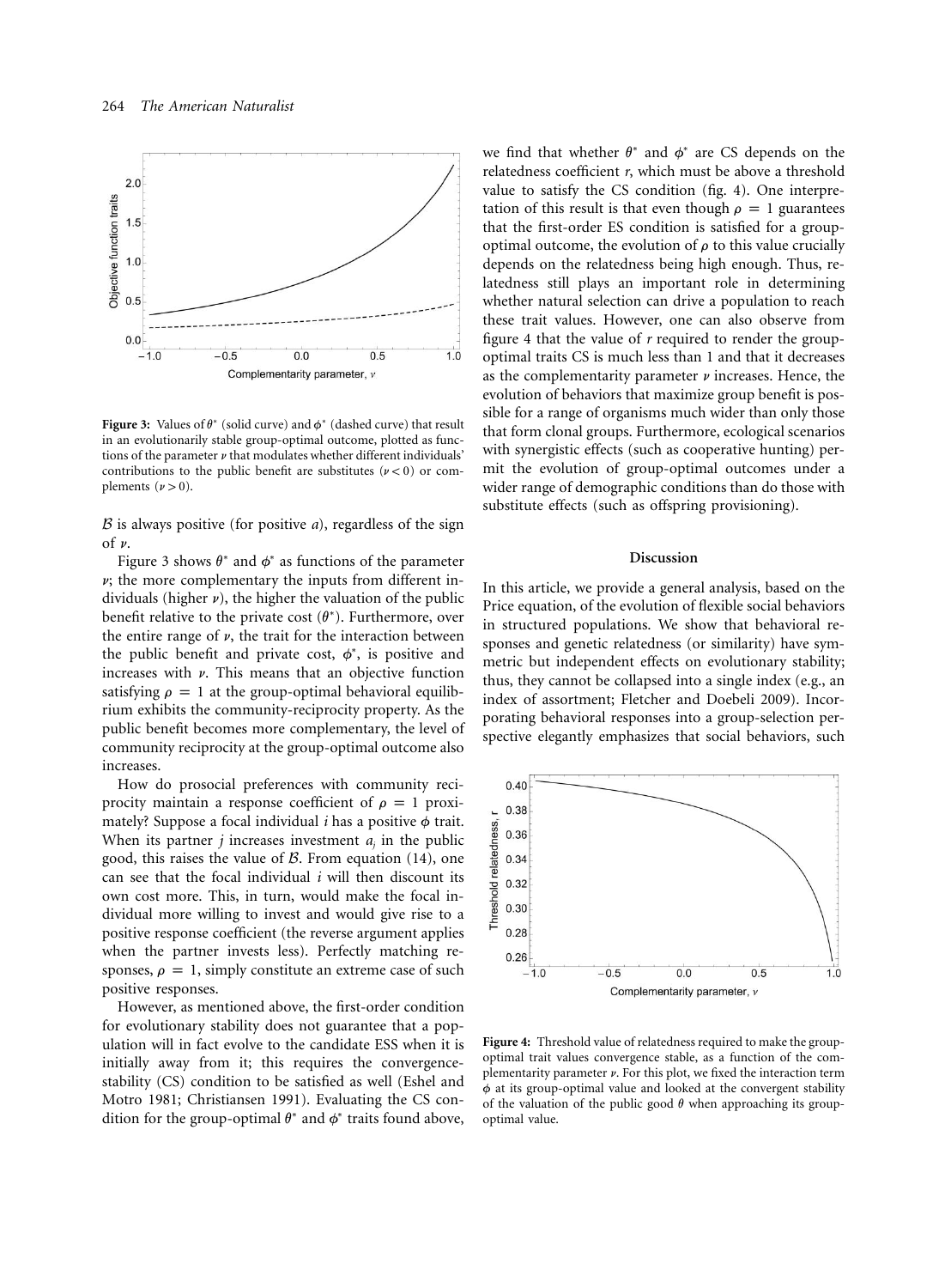as cooperation, that benefit others at a cost to self are always counterselected at the within-group level and positively selected at the between-group level, regardless of how tightly coordinated individuals' actions are. We also show that the classic result that cooperation increases in populations if and only if between-group selection is stronger than within-group selection (Wade 1980) generalizes to the case with behavioral responses. Furthermore, we show that behavioral responses and relatedness can interact synergistically in promoting the evolution of social behavior and specifically the evolution of group-optimal traits that might lead to ETIs. This synergistic relationship becomes particularly apparent in considerations of whether or not a group-optimal outcome is convergence stable, since relatedness must exceed a threshold value in order for convergence stability to be achieved. By applying our general model to a proximate mechanism based on behavioral objectives or social preferences, we also show how behavioral responses can evolve through the evolution of the valuation of public goods versus private costs and how this evolution depends on the level of synergism in contributions to the ecological benefit.

#### *The Scope for Group Optimality*

Our model provides a new analysis of the conditions that can lead to group optimality. In this respect, it is useful to compare our model to recent work by Gardner and Grafen (2009), who analyze the premise that natural selection is always expected to lead to group-optimal outcomes. Linking optimization of group fitness to a Price equation formalism, they find a formal justification for this premise only with clonal groups when  $r = 1$ . In the general case when  $r \neq 1$ , their analysis finds that group adaptations are not expected but are also not ruled out. Since Gardner and Grafen focus exclusively on genetically fixed behaviors, their analysis does not include the possible effects of evolving behavioral responses. In contrast, our model explicitly incorporates the effects of behavioral responses generated by proximate mechanisms, which allows us to consider the evolution of proximate mechanisms that eliminate within-group conflict (by yielding  $\rho = 1$ ) even without complete clonality. This allows us to derive more specific conditions for when group-optimal behaviors are evolutionarily and convergent stable; such behaviors satisfy Gardner and Grafen's definition of a group adaptation (for an alternative definition, see Sober and Wilson 2011). We find that group adaptations sensu Gardner and Grafen are possible without clonal groups so long as relatedness meets a threshold that depends on the ecology of the interaction. Thus, we argue that their conclusion that "between-group selection can lead to group adaptation, but only in rather special circumstances" (Gardner and Grafen 2009, p. 668)

underestimates the scope for group optimality. It is true that there is no unqualified justification for group fitness maximization, but as we show, there exists ample scope for the evolution of traits that result in either exactly or approximately group-optimal outcomes without requiring clonal groups.

One of the reasons that group optimality is important is its connection to ETIs. In order for an ETI to occur, either a demographic mechanism that ensures high relatedness (such as group formation by single propagules; Rainey and Kerr 2010) or a behavioral mechanism that ensures high behavioral responsiveness (such as strong prosocial preferences or policing) is needed to eliminate within-group selection. Once within-group selection is eliminated, extended between-group selection can drive a population toward a convergence-stable outcome with social behaviors that maximize group fitness. By illuminating the synergistic relationship between behavioral responsiveness and relatedness in determining when group optimality is convergence stable, our work suggests conditions under which ETIs themselves might be stable. Of course, a complete model of an ETI must detail how individuals specialize on different tasks (Gavrilets 2010) or how some types reproduce and others do not, such as in the germ-soma distinction (Michod et al. 2006); explicitly incorporating behavioral responses into models of task specialization is thus an important next step in future work.

#### *Proximate Mechanisms and Objective Functions*

The distinction between proximate and ultimate causes of behavior has been much emphasized in evolutionary biology with the recognition that proximate mechanisms can constrain adaptation of social behaviors (West et al. 2007). However, there has been little explicit modeling of the role of proximate mechanisms in social evolution. In this regard, our model provides a connection between socialevolution theory and the conceptual work in evolutionary genetics that focuses on dissecting the genotype-phenotype map and determining how this map evolves (i.e., the evolution of epistasis and pleiotropy; Hansen 2006; Wagner and Zhang 2011). In our model, the genotype-phenotype map is produced by the proximate behavioral mechanism, which translates heritable motivational traits (e.g., prosocial preferences) into actions. Given that the phenotype of interest is often fitness, the map also includes how actions translate into fitness through ecological payoffs. Just as the structure of gene regulatory networks determines how mutations affect gene expression, the cognitive and ecological constraints produced by a particular behavioral mechanism determine how responsive individuals can be to one another, given a particular demographic context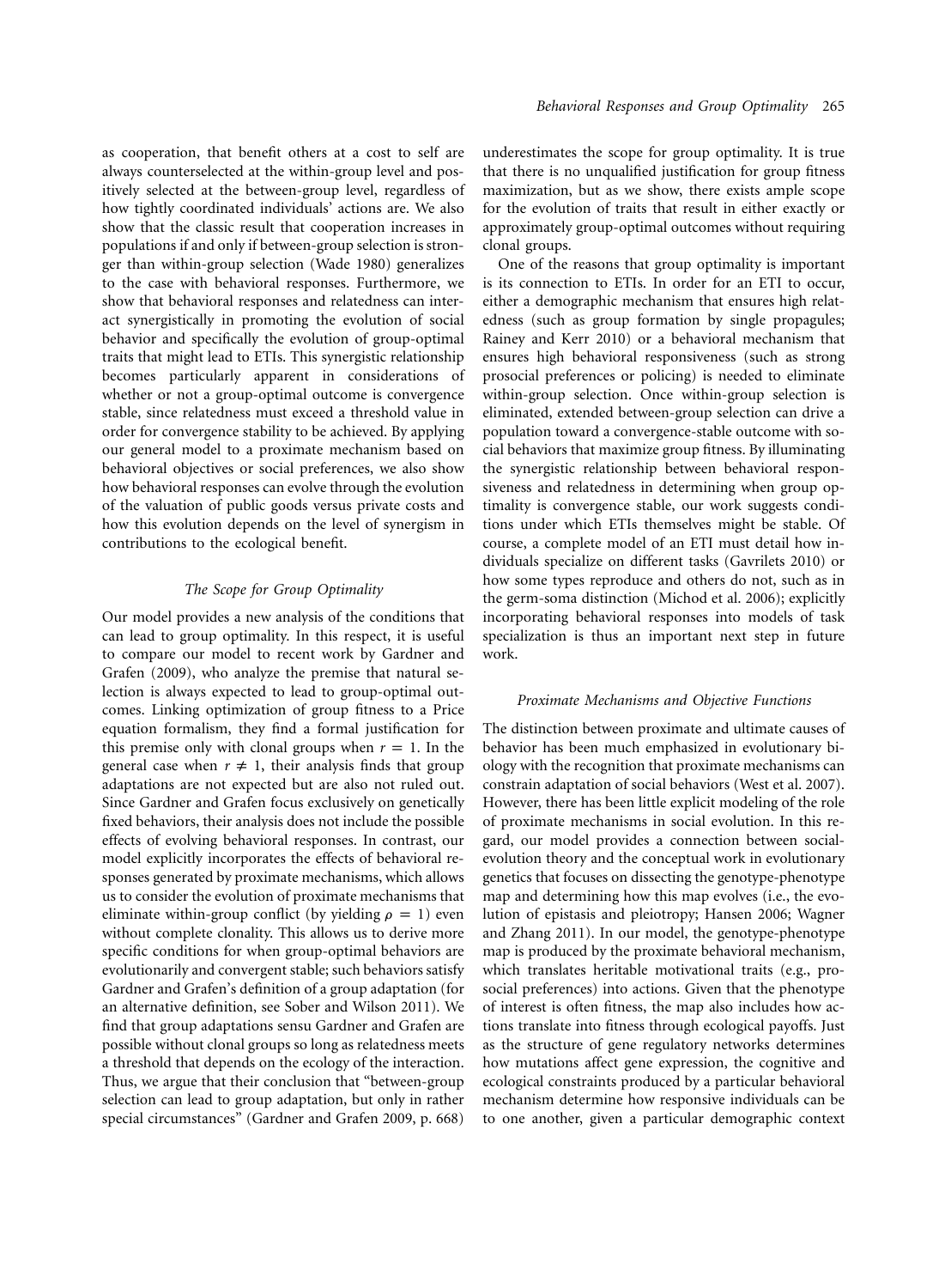and relatedness. At the same time, our results also highlight the fact that behavioral responses through proximate mechanisms not only can constrain but also can facilitate the evolution of certain behaviors, such as those that maximize group benefit.

On a more practical level, our approach provides a toolkit to answer empirically salient questions about how specific behavioral mechanisms evolve. Here, we illustrate this by considering a proximate mechanism based on social preferences and asking how individuals evolve to value public goods and private costs in a public-goods game. We find that the objective functions that result in groupoptimal outcomes involve discounting of the private cost of each individual as the provision of the public good increases (i.e., a positive  $\phi$  trait). We also show that relatedness and complementarity of benefits enhances this discounting. Although direct measurements of motivations are scarce to nonexistent, some indirect evidence for such a pattern exists. For example, Fischbacher et al. (2001) performed an experiment that asked for a contribution schedule to a public good as a function of the average contributions of others and found that the most common pattern among Swiss undergraduates was monotonically increasing contributions; this is consistent with the pattern that would be produced by a positive  $\phi$  trait. We believe that experiments in humans and animals directly aimed at capturing motivational states will be helpful in elucidating the underlying mechanism of decision making in social dilemmas.

#### *Indirect Genetic Effects and Behavioral Responses in Structured Populations*

There are important connections between our model and indirect-genetic-effects (IGE) models of quantitative genetics (e.g., Moore et al. 1997; Wolf et al. 1999; Bijma and Wade 2008; McGlothlin et al. 2010). The IGE approach measures the strength of selection on social behaviors by modeling the trait value of a focal individual as the sum of a direct genetic effect due to the focal individual and an IGE due to social partners. Using this framework, McGlothlin et al. (2010) derive an expression for the change in the mean of phenotype due to both individual and social effects on fitness analogous to our equation (4). In appendix A9, available online, we show that their coefficient of IGE,  $\psi$ , fulfills a role similar to  $\rho$  and that the change in mean phenotype from our equation (4) and that from equation (18) of McGlothlin et al. (2010) become equivalent when  $\psi = \rho/[1 + \rho(N - 2)]$ , their nonsocialselection gradient  $\beta_{N}$  is the cost  $-c$ , and their socialselection gradient  $\beta_s$  is the benefit *b*. Thus, it is possible to map between our model and the IGE framework without changing the first-order evolutionary-stability predictions. However, our formulation highlights the exact symmetry between the scaled relatedness  $r$  and  $\rho$ . In contrast, *r* and  $\psi$  are not symmetric for  $N > 2$  in phenotypic IGE models (McGlothlin et al. 2010), and other IGE models wrap behavioral responses into effects on variance components (see app. A9; Griffing 1981*a*; Bijma et al. 2007; Bijma and Wade 2008). The exact symmetry between *r* and  $\rho$  is an important feature because it reflects the fact that correlations between individuals' behavior have the same structural effect on selection regardless of whether those correlations are due to behavioral responses on the timescale of an interaction or to demographic factors that operate on a longer timescale. Moreover, we explicitly model the dependence of  $\rho$  on the proximate mechanisms that generate behavioral responses (such as the mechanism modeled in eq. [12]). This approach allows us to directly address the evolution of the phenotypic correlations given by  $\rho$  rather than treating it as an exogenously determined index, as the IGE literature has done so far.

In simple panmictic populations, there has been much work in both biology and economics on the evolution of flexible, responsive, or contingent behaviors. The most closely related models in biology are models of the continuous iterated prisoner's dilemma (CIPD; McNamara et al. 1999; Wahl and Nowak 1999; Andre´ and Day 2007) that look at the evolution of linear-response rules; given a behavioral mechanism of linear responses, the response slope is analogous to  $\rho$ . In economics, the most related field is that of "indirect evolution" (Güth 1995; Dekel et al. 2007; Heifetz et al. 2007*a*; Alger and Weibull 2010), which allows individuals to choose actions based on individual preferences and studies the evolution of those preferences. This work has focused mostly on the informational constraints required for players to act in a way that does not maximize their immediate self-interest. Unlike either the CIPD approach or most of the indirectevolution literature, we embed the behavioral model in a structured population that allows for multiple levels of selection and selection among kin. Importantly, our general framework can be used with any behavioral model that allows one to calculate expected equilibrium behavioral outcomes and behavioral responses at that equilibrium.

In addition, our unified framework can also be used to study how group size and demographic parameters separately affect behavioral responsiveness and relatedness. For example, although larger groups are often less cooperative than smaller ones because of the decrease of relatedness with increasing group size, we can show that the opposite may be true under special conditions (app. A8, available online). Future work should therefore focus on how group-beneficial outcomes might evolve in response to environmental variability and a number of demographic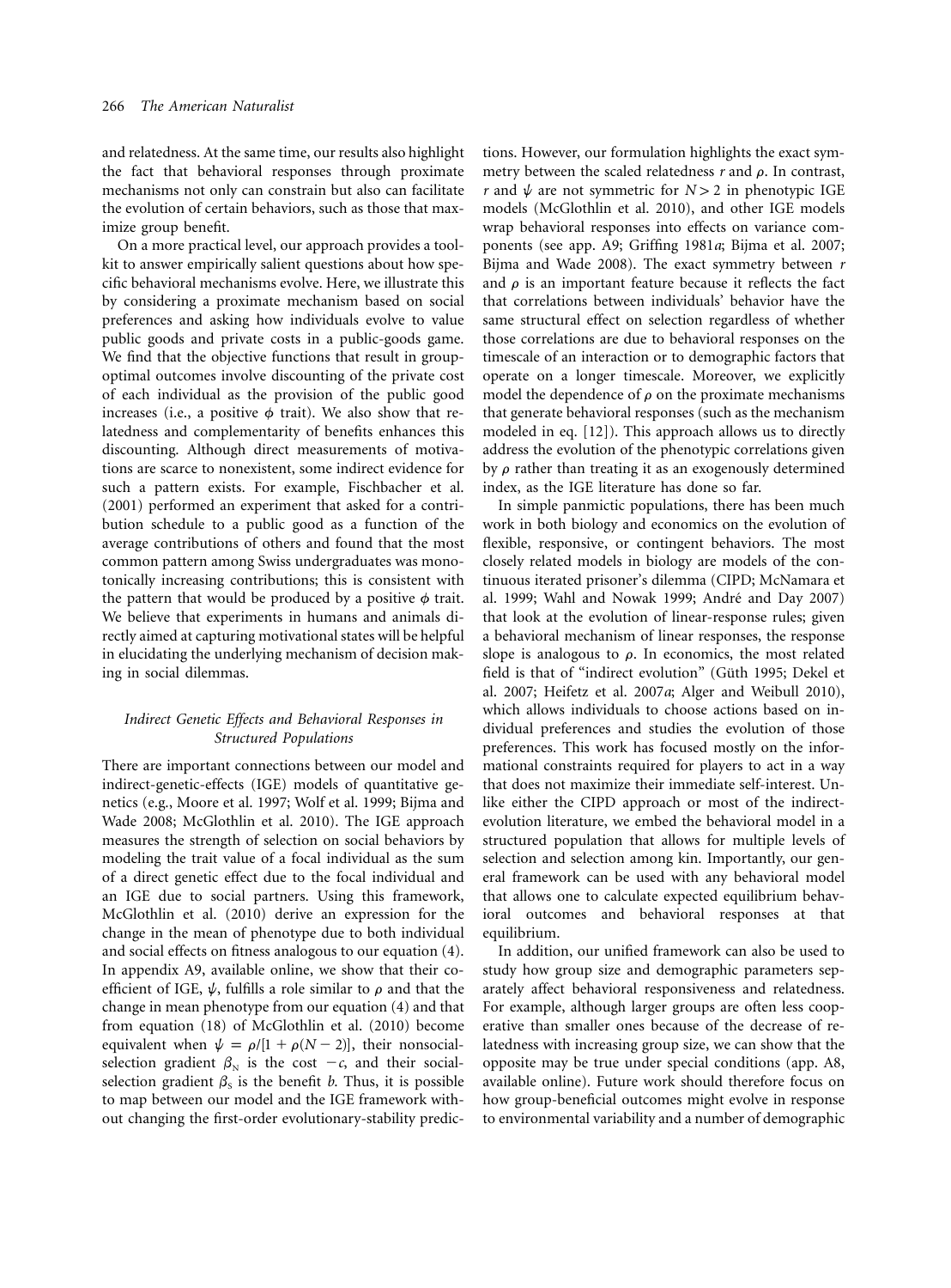variables, including population size, dispersal rate, extinction risk, and carrying capacity (Lehmann and Rousset 2010).

#### *Conclusion*

We show that behavioral responses can significantly expand the scope for group-optimal behaviors that are associated with ETIs. Our results emphasize the important interplay between behavioral responses and relatedness  $\rightarrow$   $\frac{1}{2}$  and M I Wade 2008. The joint effects of and show that the two can reinforce each other to sustain higher levels of group benefit than would result from each in isolation. Our model also highlights the crucial role of proximate mechanisms of behavior in determining the Bijma, P., W. M. Muir, and J. A. M. Van Arendonk. 2007. Multilevel magnitude and evolution of behavioral responses. A promising direction for future work is to combine models such as this one and experiments in humans and animals aimed at capturing motivational states: experiments can elucidate the underlying neurological mechanisms of decision mak-Brosnan, S., and F. B. M. de Waal. 2002. A proximate perspective ing in social dilemmas, whereas models can illuminate relevant selection pressures that shape the evolution  $o$ . these mechanisms.

#### **Acknowledgments**

E.A. was supported as a Postdoctoral Fellow at the Na-Eshel, I., and U. Motro. 1981. Kin selection and strong evolutionary tional Institute for Mathematical and Biological Synthesis (NIMBioS). J.V. is supported as an Omidyar Fellow at the Santa Fe Institute. This work was also supported by a NIMBioS short-term visitor grant. NIMBioS is sponsored by the National Science Foundation, the U.S. Departmen  $\rightarrow$  Fischba of Homeland Security, and the U.S. Department of Agriculture through National Science Foundation award EF-0832858, with additional support from the University of Tennessee, Knoxville.

#### **Literature Cited**

- Ajar, E. 2003. Analysis of disruptive selection in subdivided populations. BMC Evolutionary Biology 3:22. doi:10.1186/1471-2148- 3-22.
- Akcay, E., and J. Roughgarden. 2011. The evolution of payoff matrices: providing incentives to cooperate. Proceedings of the Royal Society B: Biological Sciences 278:2198–2206.
- Akçay, E., J. Van Cleve, M. W. Feldman, and J. E. Roughgarden. 2009. A theory for the evolution of other-regard integrating proximate and ultimate perspectives. Proceedings of the National Academy of Sciences of the USA 106:19061–19066. doi:10.1073/pnas .0904357106.
- Alexander, R. D., and G. Borgia. 1978. Group selection, altruism, and the levels of organization of life. Annual Review of Ecology and Systematics 9:449–474.

Alger, I., and J. W. Weibull. 2010. Evolutionary stability, co-operation

and Hamilton's rule. Carleton Economic Paper 10-11. Department of Economics, Carleton University, Ottawa, ON.

- André, J.-B., and T. Day. 2007. Perfect reciprocity is the only evolutionarily stable strategy in the continuous iterated prisoner's dilemma. Journal of Theoretical Biology 247:11–22. doi:10.1016/ j.jtbi.2007.02.007.
- Axelrod, R., and W. D. Hamilton. 1981. The evolution of cooperation. Science 211:1390–1396.
	- Baumgartner, T., M. Heinrichs, A. Vonlanthen, U. Fischbacher, and E. Fehr. 2008. Oxytocin shapes the neural circuitry of trust and
- Bijma, P., and M. J. Wade. 2008. The joint effects of kin, multilevel selection and indirect genetic effects on response to genetic selection. Journal of Evolutionary Biology 21:1175–1188. doi:10.1111/ j.1420-9101.2008.01550.x.
- selection 1: quantitative genetics of inheritance and response to selection. Genetics 175:277–288. doi:10.1534/genetics.106.062711.
- Boyd, R., H. Gintis, and S. Bowles. 2010. Coordinated punishment of defectors sustains cooperation and can proliferate when rare. Science 328:617–620. doi:10.1126/science.1183665.
- on reciprocal altruism. Human Nature 13:129–152.
- Christiansen, F. B. 1991. On conditions for evolutionary stability for a continuously varying character. American Naturalist 138:37–50.
- Dekel, E., J. C. Ely, and O. Yilankaya. 2007. Evolution of preferences. Review of Economic Studies 74:685–704.
- Donaldson, Z. R., and L. J. Young. 2008. Oxytocin, vasopressin, and the oxytocin, vasopressin, and the neurogenetics of sociality. Science 322:900–904.
- stability of mutual help. Theoretical Population Biology 19:420– 433.
- Falk, A., and U. Fischbacher. 2006. A theory of reciprocity. Games and Economic Behavior 54:293–315. doi:10.1016/j.geb.2005.03
- Fischbacher, U., S. Gächter, and E. Fehr. 2001. Are people conditionally cooperative? evidence from a public goods experiment. Economics Letters 71:397–404. doi:10.1016/S0165-1765(01)00394- 9.
- Fletcher, J., and M. Doebeli. 2009. A simple and general explanation for the evolution of altruism. Proceedings of the Royal Society B: Biological Sciences 276:13–19.
- Frank, S. A. 1998. Foundations of social evolution. Princeton University Press, Princeton, NJ.
- ———. 2003. Repression of competition and the evolution of cooperation. Evolution 57:693–705.
- Gardner, A., and A. Grafen. 2009. Capturing the superorganism: a formal theory of group adaptation. Journal of Evolutionary Biology 22:659–671.
- Gavrilets, S. 2010. Rapid transition towards the division of labor via evolution of developmental plasticity. PLoS Computational Biology 6:e1000805. doi:10.1371/journal.pcbi.1000805.
- Goodson, J. L., and Y. Wang. 2006. Valence-sensitive neurons exhibit divergent functional profiles in gregarious and asocial species. Proceedings of the National Academy of Sciences of the USA 45: 17013–17017.
- Griffing, B. 1967. Selection in reference to biological groups. I. Individual and group selection applied to populations of unordered groups. Australian Journal of Biological Sciences 20:127–139.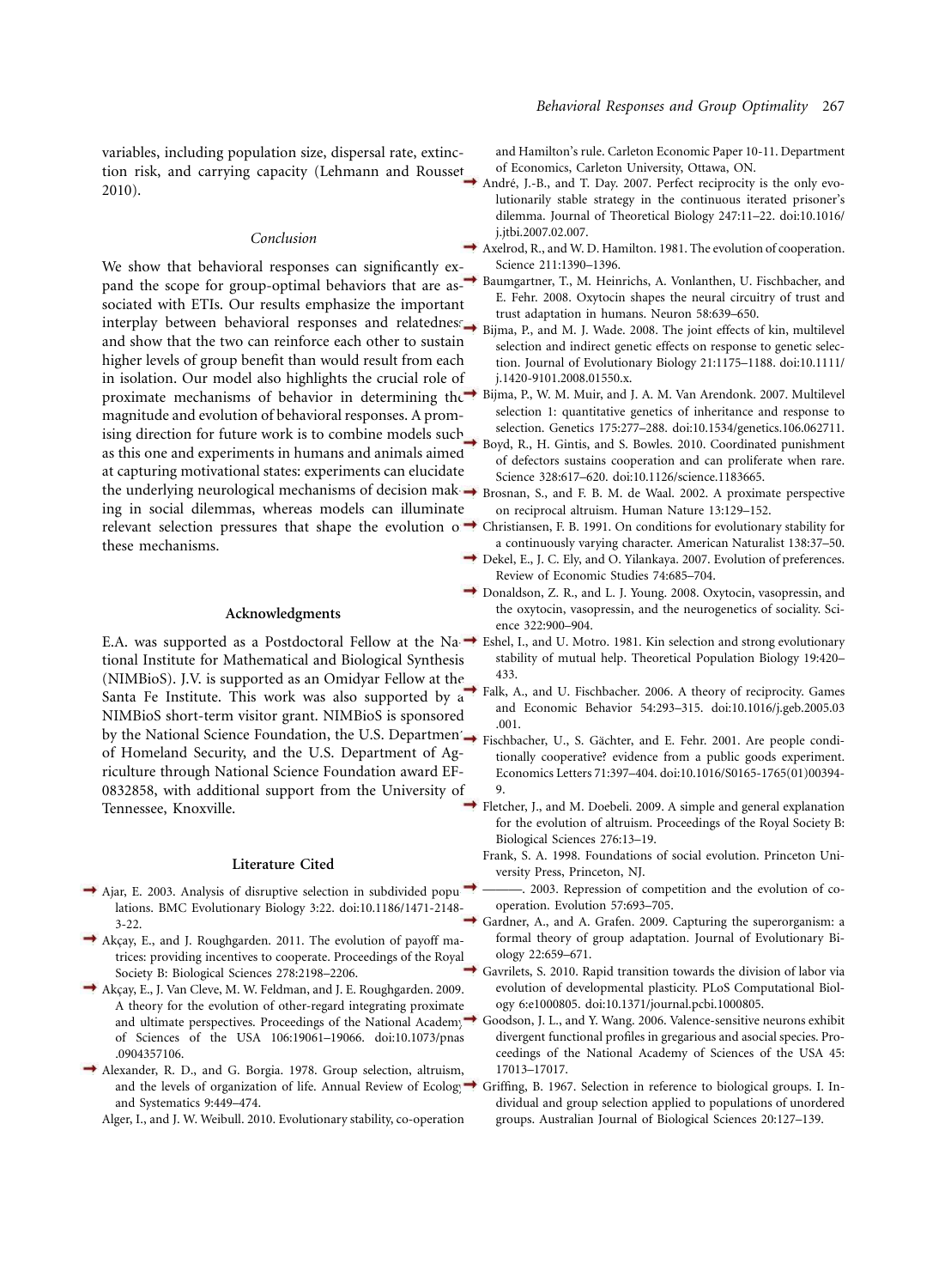- ———. 1981*a*. A theory of natural selection incorporating inter→ Michod, R. E. 2005. On the transfer of fitness from the cell to the action among individuals. I. The modeling process. Journal of Theoretical Biology 89:635–658. doi:10.1016/0022-5193(81)90033- 3.
- ———. 1981*b*. A theory of natural selection incorporating interaction among individuals. II. Use of related groups. Journal of Theoretical Biology 89:659–677. doi:10.1016/0022-5193(81)90034- 5.
- Güth, W. 1995. An evolutionary approach to explaining cooperative behavior by reciprocal incentives. International Journal of Game Theory 24:323–344. doi:10.1007/BF01243036.
- $\rightarrow$  Hamilton, W. D. 1964. The genetical evolution of social behaviour. I. Journal of Theoretical Biology 7:1–16.
	- ———. 1975. Innate social aptitudes of man: an approach from Moore, A. J., E. D. Brodie III, and J. B. Wolf. 1997. Interacting evolutionary genetics. Pages 133–153 *in* R. Fox, ed. Biosocial anthropology. Malaby, London.
- Hansen, T. F. 2006. The evolution of genetic architecture. Annua→ Pepper, J. W. 2000. Relatedness in trait group models of social evo-Review of Ecology, Evolution, and Systematics 37:123–157. doi: 10.1146/annurev.ecolsys.37.091305.110224.
- Heifetz, A., C. Shannon, and Y. Spiegel. 2007*a*. The dynamic evo-Price, G. R. 1970. Selection and covariance. Nature 227:520–521. lution of preferences. Economic Theory 32:251-286. doi:10.1007 s00199-006-0121-7.
- -. 2007*b*. What to maximize if you must. Journal of Economic Theory 133:31–57. doi:10.1016/j.jet.2005.05.013.
- Kerr, B., P. Godfrey-Smith, and M. W. Feldman. 2004. What is al  $\rightarrow$ truism? Trends in Ecology & Evolution 19:135–140. doi:10.1016/ j.tree.2003.10.004.
- Lehmann, L., and L. Keller. 2006. The evolution of cooperation and altruism: a general framework and a classification of models. Journal of Evolutionary Biology 19:1365–1376. doi:10.1111/j.1420- 9101.2006.01119.x.
- Lehmann, L., and F. Rousset. 2010. How life history and demography promote or inhibit the evolution of helping behaviours. Philosophical Transactions of the Royal Society B: Biological Sciences 365:2599–2617. doi:10.1098/rstb.2010.0138.
- Leigh, E. G., Jr. 1977. How does selection reconcile individual ad-Academy of Sciences of the USA 74:4542–4546.
- ———. 2010. The group selection controversy. Journal of Evolutionary Biology 23:6–19.
- Levin, B. R., M. Lipsitch, and S. Bonhoeffer. 1999. Population biology, evolution, and infectious disease: convergence and synthesis. Science 283:806–809.
	- Levin, S. A. 2009. Games, groups, norms, and societies. Pages 143– 153 *in* S. A. Levin, ed. Games, groups, and the global good  $\rightarrow$ Springer Series in Game Theory. Springer, Berlin.
- Levine, D. K. 1998. Modeling altruism and spitefulness in experiments. Review of Economic Dynamics 1:593–622. doi:10.1006/ redy.1998.0023.
- Maynard Smith, J., and G. R. Price. 1973. The logic of animal conflict. Nature 246:15–18.
	- Maynard Smith, J., and E. Szathmáry. 1995. The major transitions in evolution. Oxford University Press, Oxford.
- McGlothlin, J. W., A. J. Moore, J. B. Wolf, and E. D. Brodie III. 2010. Interacting phenotypes and the evolutionary process. III. Social evolution. Evolution 64:2558–2574. doi:10.1111/j.1558-5646.2010 .01012.x.
- McNamara, J. M., C. E. Gasson, and A. I. Houston. 1999. Incorporating rules for responding into evolutionary games. Nature 401 $\rightarrow$ 368–371.
- multicellular organism. Biology and Philosophy 20:967–987. doi: 10.1007/s10539-005-9018-2.
- ———. 2006. The group covariance effect and fitness trade-offs during evolutionary transitions in individuality. Proceedings of the National Academy of Sciences of the USA 103:9113–9117. doi: 10.1073/pnas.0601080103.
- Michod, R. E., Y. Viossat, C. A. Solari, M. Hurand, and A. M. Nedelcu. 2006. Life-history evolution and the origin of multicellularity. Journal of Theoretical Biology 239:257–272. doi:10.1016/ j.jtbi.2005.08.043.
- Miller, M. B., and B. L. Bassler. 2001. Quorum sensing in bacteria. Annual Review of Microbiology 55:165–199.
- phenotypes and the evolutionary process. I. Direct and indirect genetic effects of social interactions. Evolution 51:1352–1362.
- lution. Journal of Theoretical Biology 206:355–368. doi:10.1006/ jtbi.2000.2132.
- 
- ———. 1972. Extension of covariance selection mathematics. Annals of Human Genetics 35:485–490.
- Queller, D. C. 1992. Quantitative genetics, inclusive fitness, and group selection. American Naturalist 139:540–558.
- -. 1994. Genetic relatedness in viscous populations. Evolutionary Ecology 8:70–73. doi:10.1007/BF01237667.
- Rainey, P. B., and B. Kerr. 2010. Cheats as first propagules: a new hypothesis for the evolution of individuality during the transition from single cells to multicellularity. BioEssays 32:872–880. doi: 10.1002/bies.201000039.
	- Rousset, F. 2004. Genetic structure and selection in subdivided populations. Princeton University Press, Princeton, NJ.
	- Sober, E., and D. S. Wilson. 2011. Adaptation and natural selection revisited. Journal of Evolutionary Biology 24:462–468.
	- Taylor, P. D. 1992. Altruism in viscous populations: an inclusive fitness model. Evolutionary Ecology 6:352–356.
- vantage with the good of the group? Proceedings of the Nationa  $\rightarrow$  Taylor, P. D., and T. Day. 2004. Stability in negotiation games and the emergence of cooperation. Proceedings of the Royal Society B: Biological Sciences 271:669–674. doi:10.1098/rspb.2003.2636.
	- Taylor, P. D., and S. A. Frank. 1996. How to make a kin selection model. Journal of Theoretical Biology 180:27–37. doi:10.1006/ jtbi.1996.0075.
	- Wade, M. J. 1980. Kin selection: its components. Science 210:665– 667.
	- Wagner, G. P., and J. Zhang. 2011. The pleiotropic structure of the genotype-phenotype map: the evolvability of complex organisms. Nature Reviews Genetics 12:204–213. doi:10.1038/nrg2949.
	- Wahl, L. M., and M. A. Nowak. 1999. The continuous Prisoner's Dilemma: I. Linear reactive strategies. Journal of Theoretical Biology 200:307–321. doi:10.1006/jtbi.1999.0996.
	- West, S. A., A. S. Griffin, and A. Gardner. 2007. Social semantics: altruism, cooperation, mutualism, strong reciprocity and group selection. Journal of Evolutionary Biology 20:415–432.
	- West-Eberhard, M. J. 1987. Flexible strategy and social evolution. Pages 35–51 *in* Y. Ito, J. L. Brown, and J. Kikkawa, eds. Animal societies: theories and facts. Japan Scientific Societies, Tokyo.
	- Williams, G. C. 1966. Adaptation and natural selection. Princeton University Press, Princeton NJ.
	- Wilson, D. S., and E. Wilson. 2007. Rethinking the theoretical foundation of sociobiology. Quarterly Review of Biology 82:327–348.